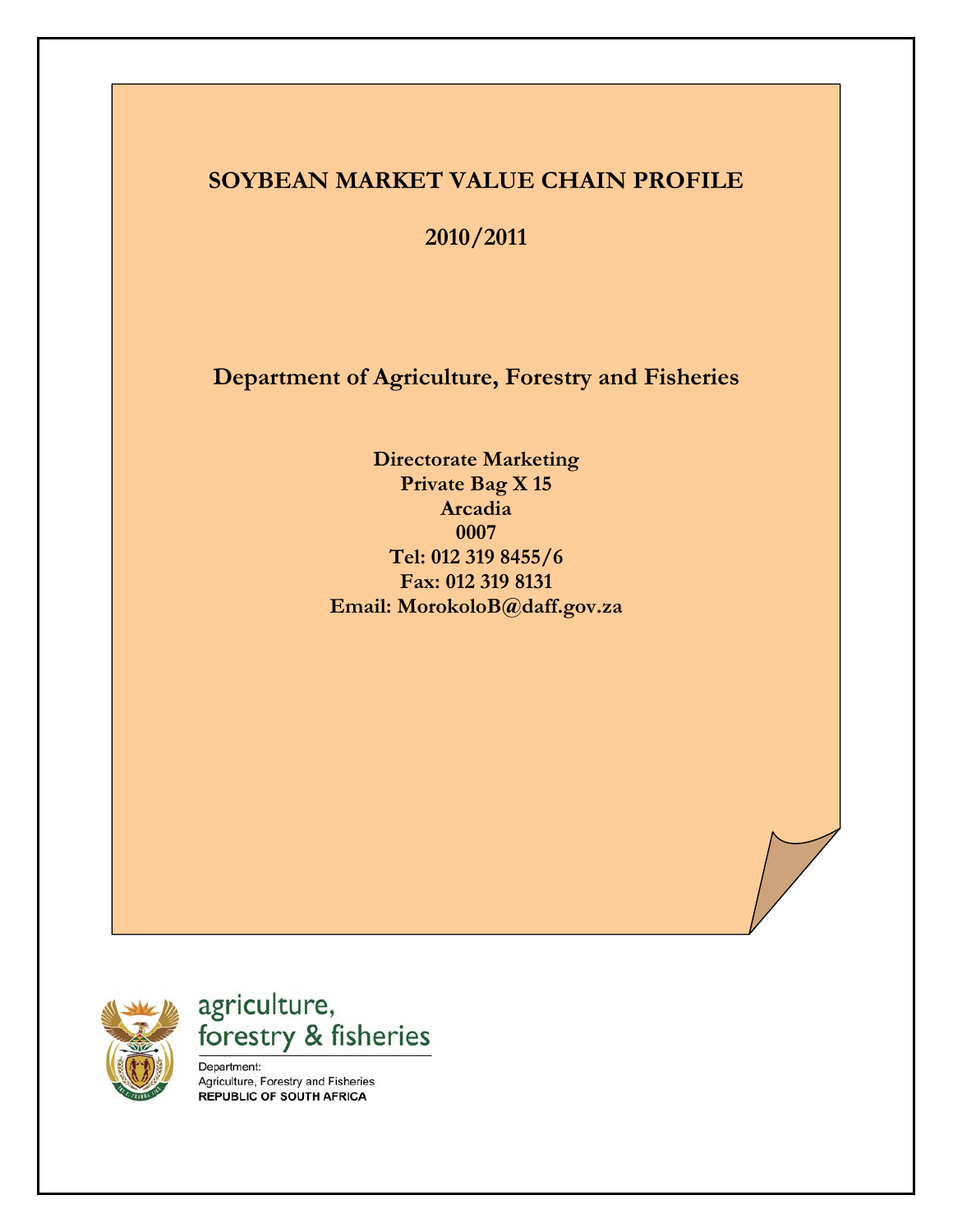# **TABLE OF CONTENTS**

<span id="page-1-0"></span>

|                | 1.1                   |     |
|----------------|-----------------------|-----|
|                | 1.2                   |     |
|                |                       |     |
| $\overline{2}$ | 2.1                   |     |
|                | 2.2                   |     |
|                | 2.3                   |     |
|                | 2.4                   |     |
| $\mathfrak{Z}$ | 3.1                   |     |
|                | 3.2                   |     |
|                | 3.2.1<br>3.2.2<br>3.3 |     |
| $\overline{4}$ |                       |     |
|                | 4.2                   |     |
| 5              |                       | .23 |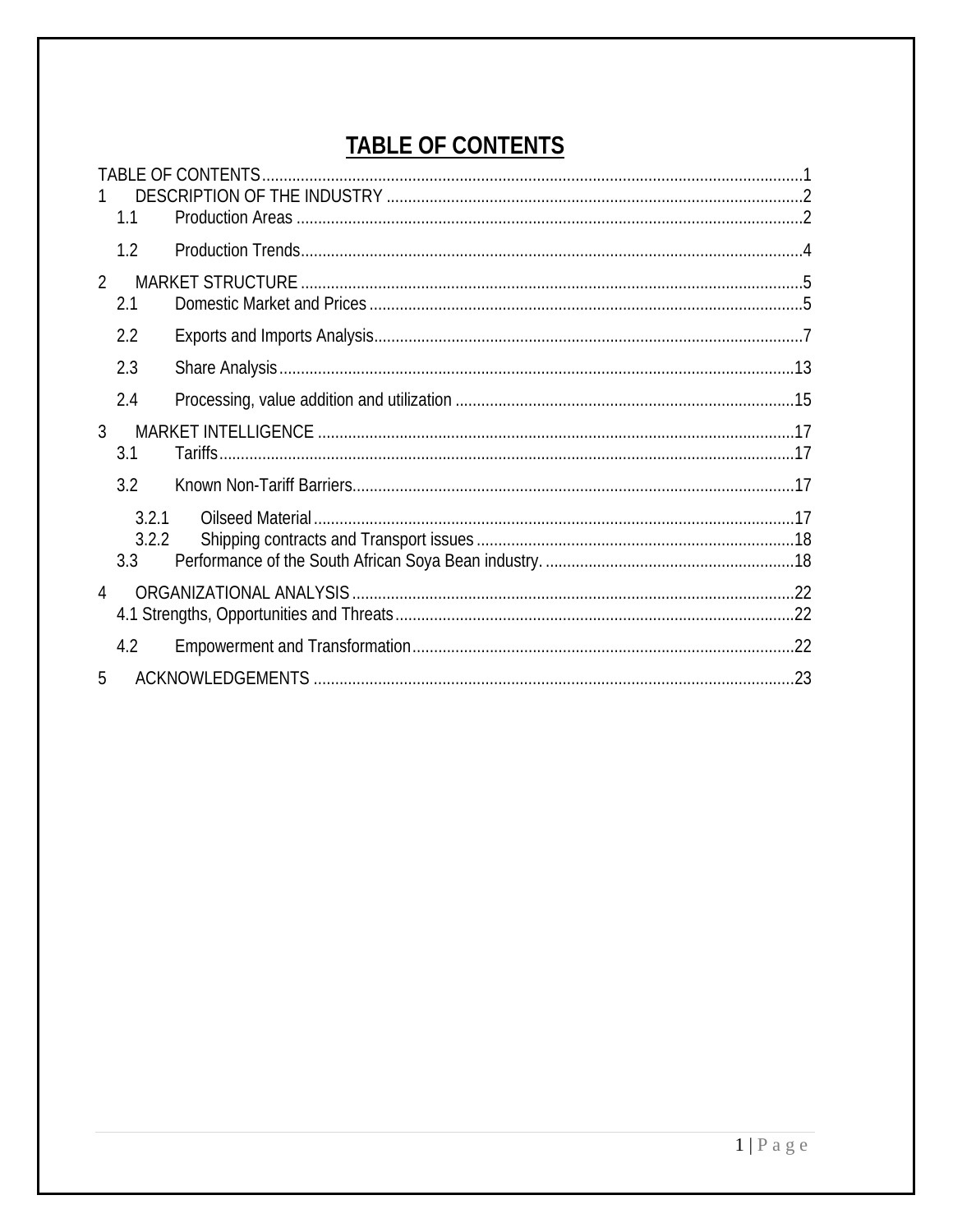# <span id="page-2-0"></span>**1 DESCRIPTION OF THE INDUSTRY**

Recently, there is a growing interest in soy bean products in South Africa because of the health benefits associated with these products. Soybean consumption in the country is estimated at 32% for oil and oilcake, 60% for animal feed (especially in the broiler and egg industries) and 8% for human consumption. Soy oil (18% of the seed) is processed to specific oil products for use in the food industry. Soy bean products also have very specific advantages such as the lowering of cholesterol and combating of heart diseases. Soybeans also serve as valuable source of proteins for vegetarians.



**Source: Statistics and Economic Analysis** 

The contribution of the soybean industry to the Gross value of agricultural production corresponds to the trends in the area planted and total production of soybeans. The industry's contribution to the gross value of agricultural production was at very lower levels during 2001 season, which increased slightly during 2002 season. This was followed by considerable fluctuations from 2003 until the gross value of agricultural production reached its maximum in during 2009 season. The observed fluctuation in Soya beans GVP was as a result of inconsistencies in both production volumes and prices of soya beans over the period under analysis. The soy GVP declined slightly during the year 2010 to close at about R1.4 billion rands.

## *1.1 Production Areas*

The contribution of various provinces to the total Soya beans production is depicted in Figure 2 below. Mpumalanga province produces the greatest quantities of soybeans in three districts namely, Gert Sibande, Nkangala and Mankaligwa in the towns of Middleburg, Delmas, Ermelo and Secunda. It is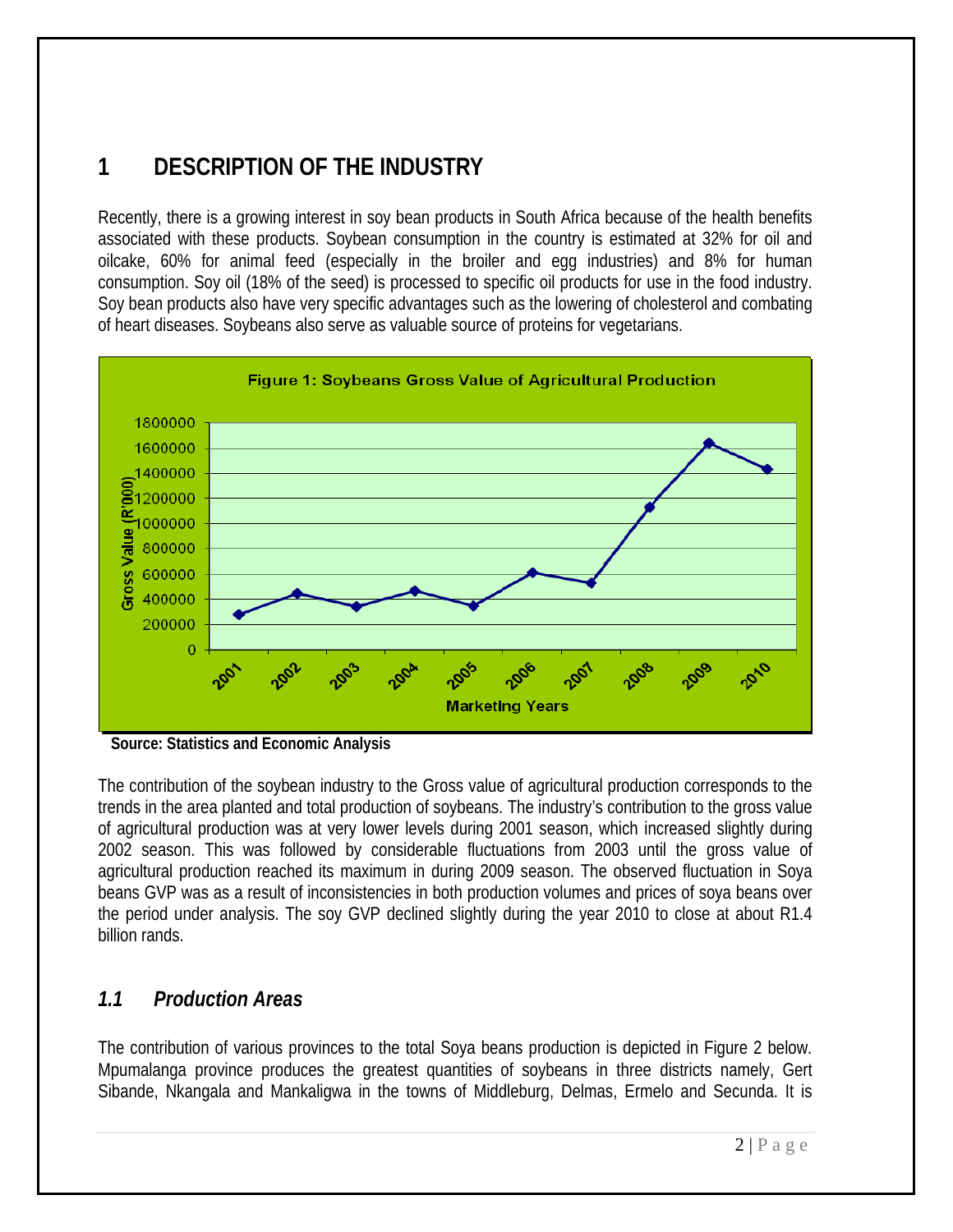

followed by the Free State province, the Thabo Mofutsanyane district around the towns of Bethlehem, Witsieshoek and Harrismith serve as the main producing areas in the Free State Province.

 **Source: Statistics and Economic Analysis** 

In KwaZulu-Natal Province most soya bean productions occur the UMgungundlovu and Izingolweni districts around the towns of Pietermaritzburg, Ezingolweni and Mooi River, while three districts in the North West province namely, Central district, Southern District and the Bojanala district are the major producers of this crop around the towns of Mafikeng, Delareyville, Lichtenburg, Zeerust, Potchefstroom (Tlokwe), Ventersdorp, Klerksdorp (Matlosana), Rustenburg, Moretele, Koster and Brits. In Gauteng province, Germiston in Ekurhuleni district, Randfontein in West Rand district and Vereeniging are the main producing areas. Small quantities of soybeans are also produced in the Western Cape, Eastern Cape and Northern Cape provinces.

| <b>PROVINCE</b>   | <b>Production</b><br>(tons) 2006 | <b>Production</b><br>(tons) 2007 | <b>Production</b><br>(tons) 2008 | <b>Production</b><br>(tons) 2009 | <b>Production</b><br>(tons) 2010 | <b>Mean</b> |
|-------------------|----------------------------------|----------------------------------|----------------------------------|----------------------------------|----------------------------------|-------------|
| Western           | 70                               | 0                                | 0                                | $\overline{0}$                   | $\overline{0}$                   | 14          |
| Cape              |                                  |                                  |                                  |                                  |                                  |             |
| Eastern           | 750                              | 1000                             | 750                              | 1600                             | 1200                             | 1060        |
| Cape              |                                  |                                  |                                  |                                  |                                  |             |
| <b>Northern</b>   | 1500                             | 1500                             | 1750                             | 2250                             | 1950                             | 1790        |
| Cape              |                                  |                                  |                                  |                                  |                                  |             |
| <b>Free State</b> | 77000                            | 33750                            | 64500                            | 99000                            | 151950                           | 85240       |
| Kwazulu-          | 62500                            | 45100                            | 44000                            | 75600                            | 73500                            | 60140       |
| <b>Natal</b>      |                                  |                                  |                                  |                                  |                                  |             |
| Limpopo           | 34450                            | 25000                            | 22500                            | 44000                            | 50400                            | 35270       |
| <b>Mpumalanga</b> | 210000                           | 76500                            | 128000                           | 262500                           | 239600                           | 183320      |
| Gauteng           | 10730                            | 4150                             | 5500                             | 12520                            | 20400                            | 10660       |
| North West        | 27000                            | 18000                            | 28200                            | 18530                            | 27000                            | 23747       |

#### **Table 1: Soybean production by provinces**

**Source: Statistics and Economic Analysis**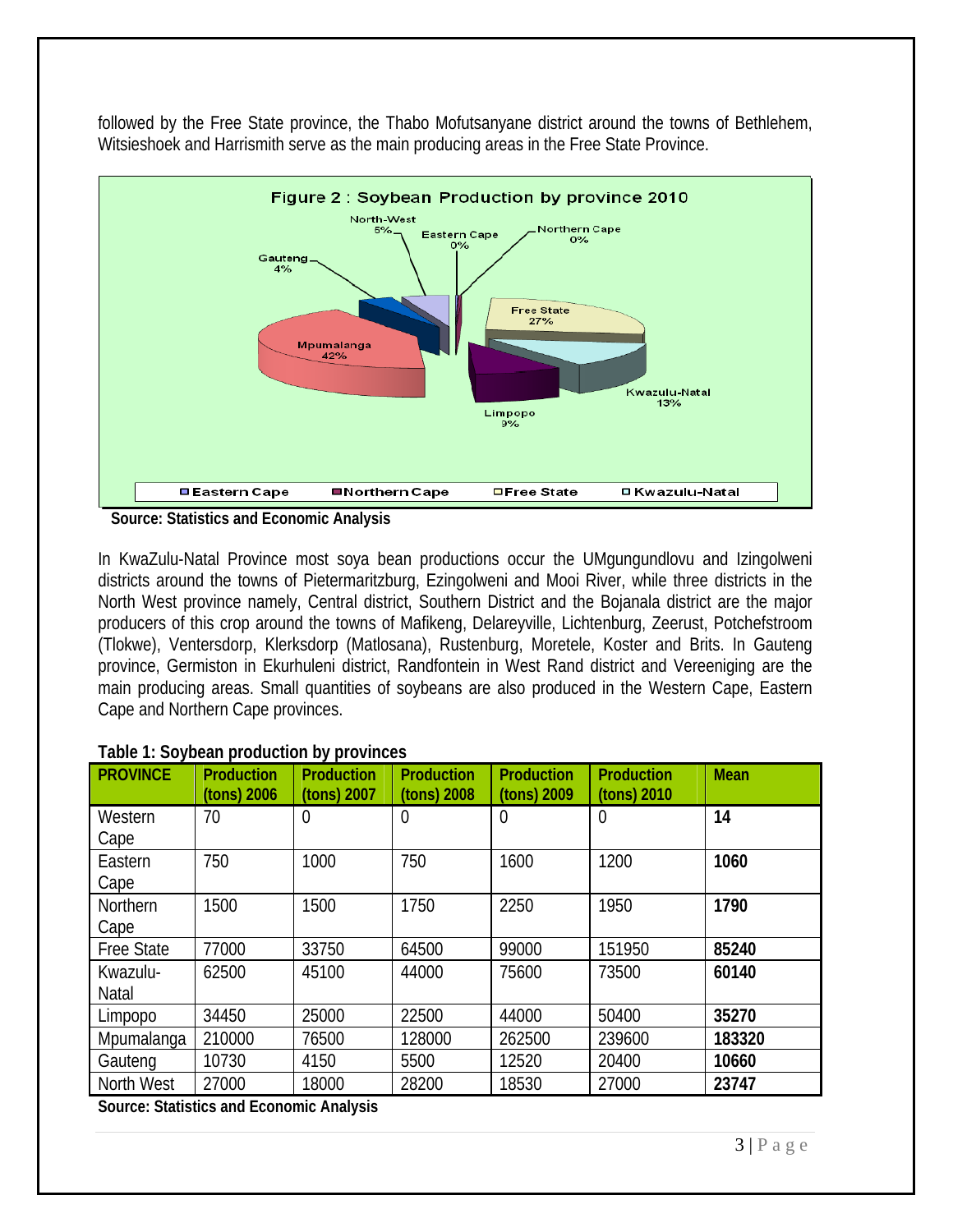<span id="page-4-0"></span>During the past five years the Mpumalanga Province has been the top producer of soybeans followed by the Free State, Kwazulu-Natal, Limpopo and North-West provinces. The Western and Eastern Cape provinces of South Africa have been the lowest producers of soybeans with the Western Cape Province going out of production of this crop between 2007 and 2010 production seasons. On average, Table 1 shows an increasing trend in the production of soybeans in the major producing regions of the country.

## *1.2 Production Trends*

Soybean production in the Republic of South Africa on average ranges between 400 000 and 560 000 tons per annum at an average yield of 1.7 to 2 tons per hectare under dry land conditions. As shown in Figure 3 and Table 2, the area planted to soy beans has shown some fluctuations since 2000/01 to 2009/10 season with a sharp decrease during 2002/2003 due to unfavorable weather conditions. The production volumes have also been fluctuating in response to changes in the area planted to soy beans. During 2009/10 production season soya beans production increased significantly mainly as a result of a massive increment in area planted.



**Source: Statistics and Economic Analysis** 

The period under analysis was characterized by fluctuations in production volumes as indicated in Figure 3. The highest production volumes were experienced during 2009/10 season mainly as a result of increased plantings in major producing provinces as well as improved yields. The production volume for 2009/10 season is about 9.67% higher than the volumes harvested during the preceding season and about 132% higher than the volumes produced during 2000/01 season.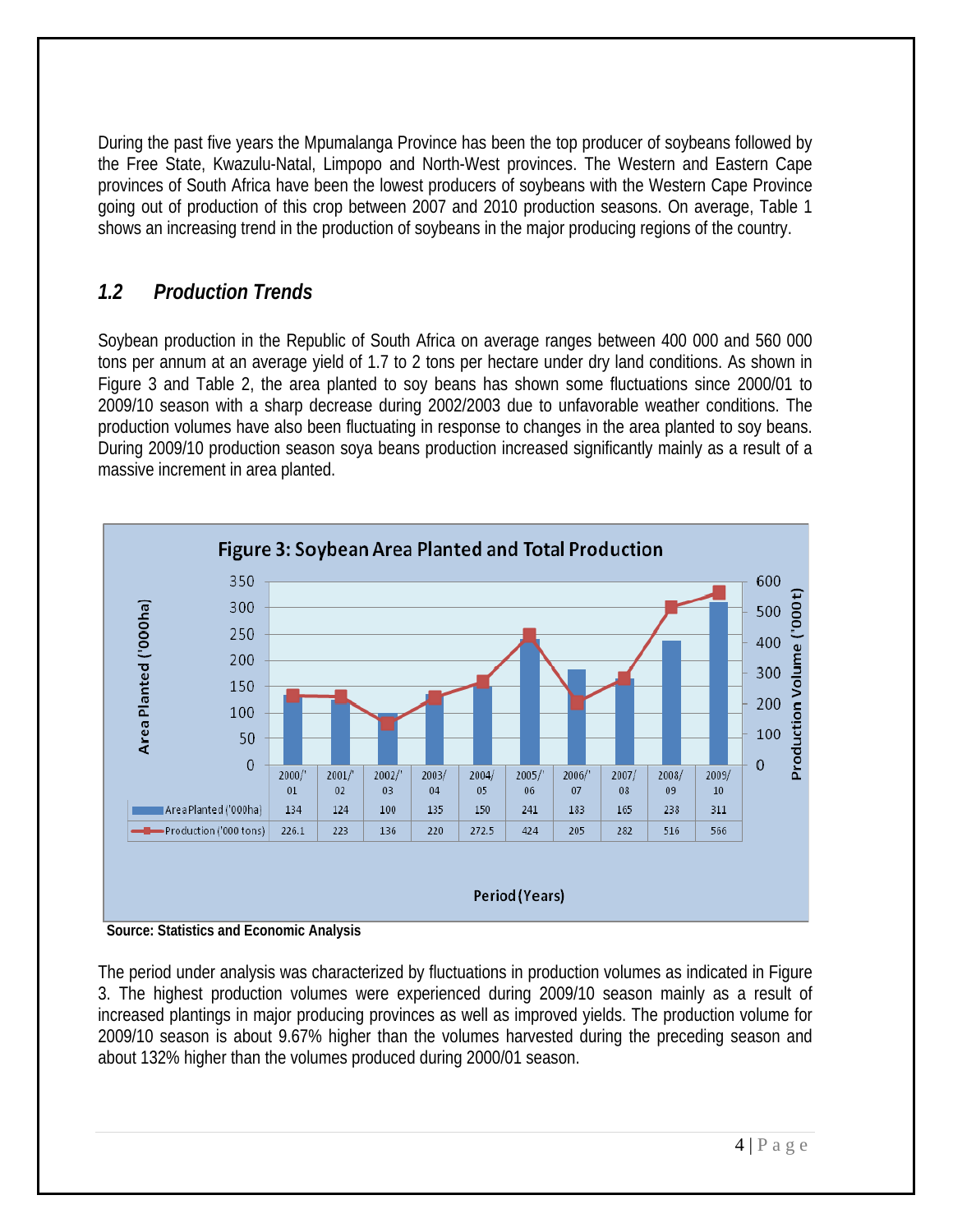# <span id="page-5-0"></span>**2 MARKET STRUCTURE**

### *2.1 Domestic Market and Prices*



**Source: Statistics and Economic Analysis** 

Figure 4 indicates that for the most part of the period under review, the local soybean production was below the domestic consumption needs. With the exception of the years 2004, 2006 and 2009, South Africa is, on average, unable to satisfy the domestic demand for soya beans. This situation got even more profound during the year 2007 when the domestic consumption requirements far outweighed the domestic production and have however, improved in 2008, 2009 and 2010 when the domestic production volumes increased to slightly to surpass consumption .

The demand for soybeans is largely from the crushing or processing industries. Factors that increase the demand for meal and soybean oil such as rising incomes and populations result in a greater demand of soybean through increased crushing activities. Rising incomes (per capita GDP) and population leads to a higher demand for livestock products as food consumption increases. This in turn stimulates the demand for animal feed as the production of livestock is increased to meet rising food demand. As such the demand for oilseed meal also rises as more protein feed is being demanded. Likewise, rising incomes and populations will also lead to a greater consumption of vegetable oils as the demand for cooking oils and dairy products increases. However, the use of soybean oil in cooking and other food preparation activities is relatively lower than for other oils from other oilseeds namely, canola and sunflower.

Domestically, soy beans are sold to expressers who produce oil and oilcake, animal feed and as seeds. They are also sold directly to consumers for the edible market. Table 2 below shows the annual soy bean harvest in South Africa, the value of the crop and the producer prices since the year 2001. The table shows a significant decrease in the producer price of soy beans since the year 2004 but with a significant increase between 2006 and 2008, followed by a decline in 2009 and 2010.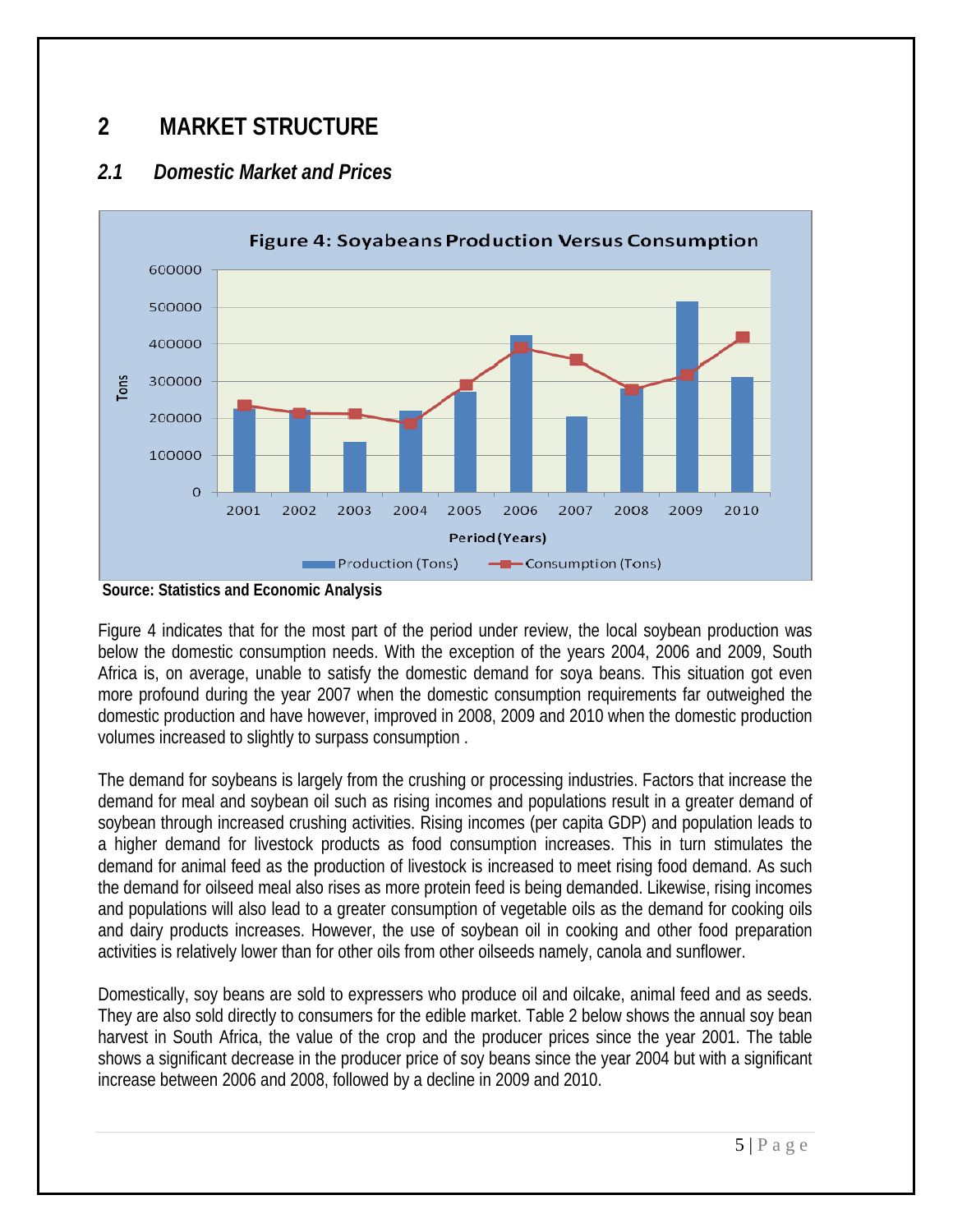|      |             | <b>Annual Soy bean harvest in South Africa</b> |                     |                                                      |
|------|-------------|------------------------------------------------|---------------------|------------------------------------------------------|
| Year | <b>Tons</b> | Value R'000                                    | <b>Rand per Ton</b> | %<br><u>in</u><br><b>Change</b><br>Rand per Ton p.a. |
| 2001 | 226 100     | 280 938                                        | 1 242.54            | $-3.3%$                                              |
| 2002 | 223 000     | 448 442                                        | 2 010.95            | 61.8%                                                |
| 2003 | 136 500     | 339 497                                        | 2 487.16            | 23.7%                                                |
| 2004 | 220 010     | 469 664                                        | 2 134.74            | $-14.2%$                                             |
| 2005 | 272 500     | 315 397                                        | 1 1 5 7 . 4 2       | $-45.8%$                                             |
| 2006 | 424 000     | 611857                                         | 1443.06             | 24.7%                                                |
| 2007 | 205 000     | 529 910                                        | 2 5 8 4 9 3         | 79.1%                                                |
| 2008 | 282000      | 1 1 3 4 2 9 3                                  | 4 0 26.26           | 55.76%                                               |
| 2009 | 516000      | 1 644 700                                      | 3 187.40            | $-20.83$                                             |
| 2010 | 566 000     | 1 430 856                                      | 2 528.01            | $-20.69%$                                            |

**Source: Statistics and Economic Analysis** 

**Table 2** 

Domestic processing of soy beans as shown in Figure 5 indicate that since the year 2001 the greatest quantities of soy beans were sold to manufactures of seed and animal feed while the quantities of soybeans sold to expressers for oil extraction declined substantially between the year 2001 and 2004. Sales of soybeans to oil and oilcake manufacturers then increased substantially between 2006 and 2008 followed by a slight decline in 2009. During the period under review the volume of soybeans used for human consumption has remained relatively stable far below 50 thousand tons per annum. The quantities used for animal feed manufacturing declined dramatically between the years 2007 until 2008 followed by an increase in 2009 and 2010.



**Source: Statistics and Economic Analysis** 

Figure 6 indicates that the period under analysis opened with lower producer price for soya bean (R1 242.54/t) during the year 2001. The prices increased significantly between the years 2002 and 2003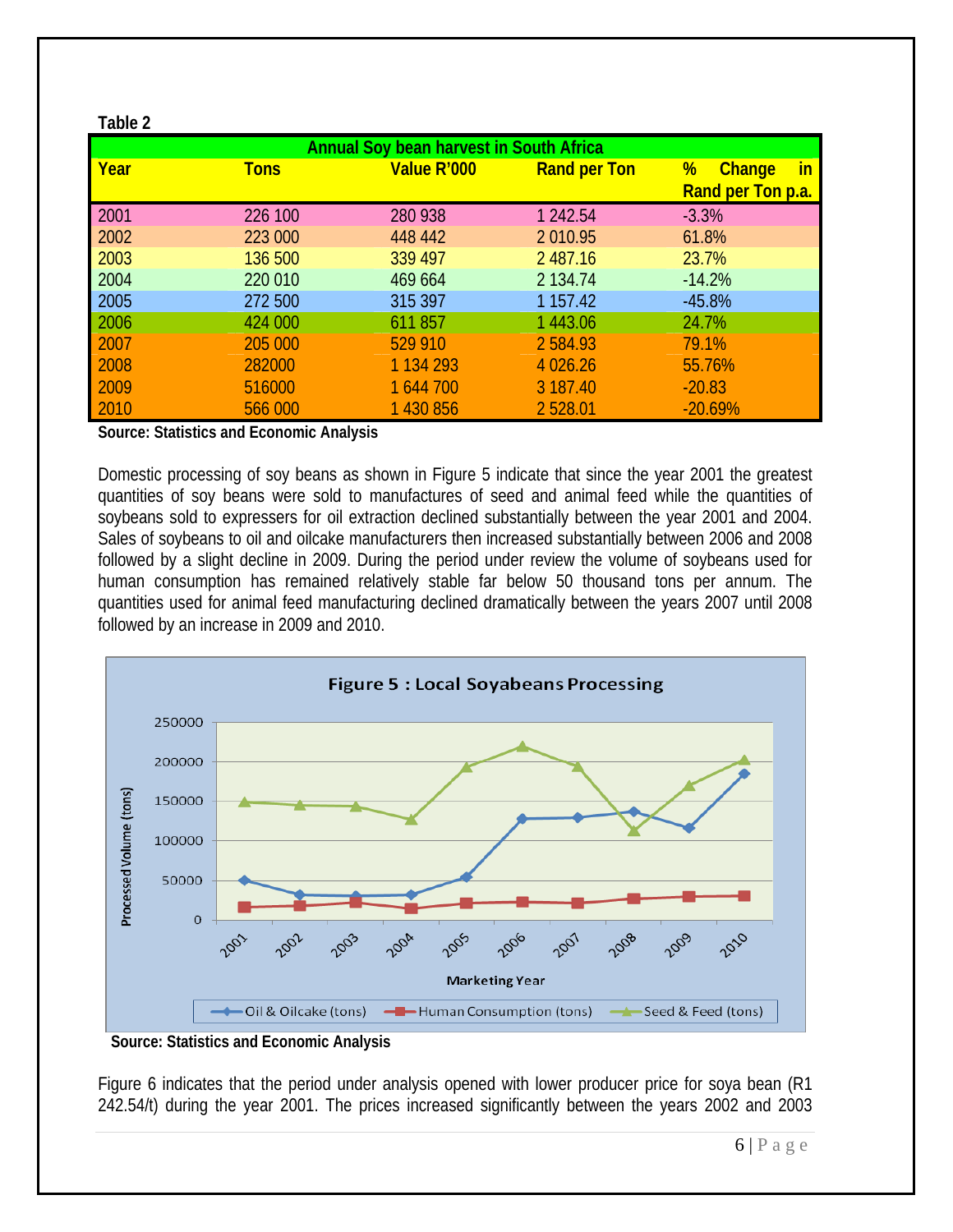<span id="page-7-0"></span>mainly as a result of weaker rand in 2002 and lower levels of local production during the year 2003. The lowest producer price for soya beans was experienced during the year 2001 (R1 242.54/t) while the highest was experienced during the year 2008 (R4 026.26/t). The period under analysis closed with moderate soya beans price of about R2 528.01/t.



 **Source: Statistics and Economic Analysis** 

The main influences on local soy bean prices include the rate of increase in South American soy bean production, the Chinese demand for imported soy beans, marine freight rates, the value of the rand/dollar exchange, the local production, rate and the spread of genetically modified cultivars in the main production areas which could increase yields and help stabilize prices.

## *2.2 Exports and Imports Analysis*

The South African soybean industry is not competitive when it comes to exports. As shown in Figure 7, exports of soybeans from South Africa over the ten year period starting from 2001 have been very insignificant.

In volume terms soybean exports to various regions of the world have been far below 50 thousand tons for most part of the period under review, as compared to the volume of soybeans sold on the domestic market as shown in Figure 7. Soya bean exports increased significantly during the year 2009 mainly due to increased local production volumes. Sales of soybeans in the domestic market follow a similar trend to that of the total production, having reached the lowest level during 2004 and thereafter increased substantially until 2006. Local sales of soya beans declined slightly into the year 2008, following a huge increase in local producer prices.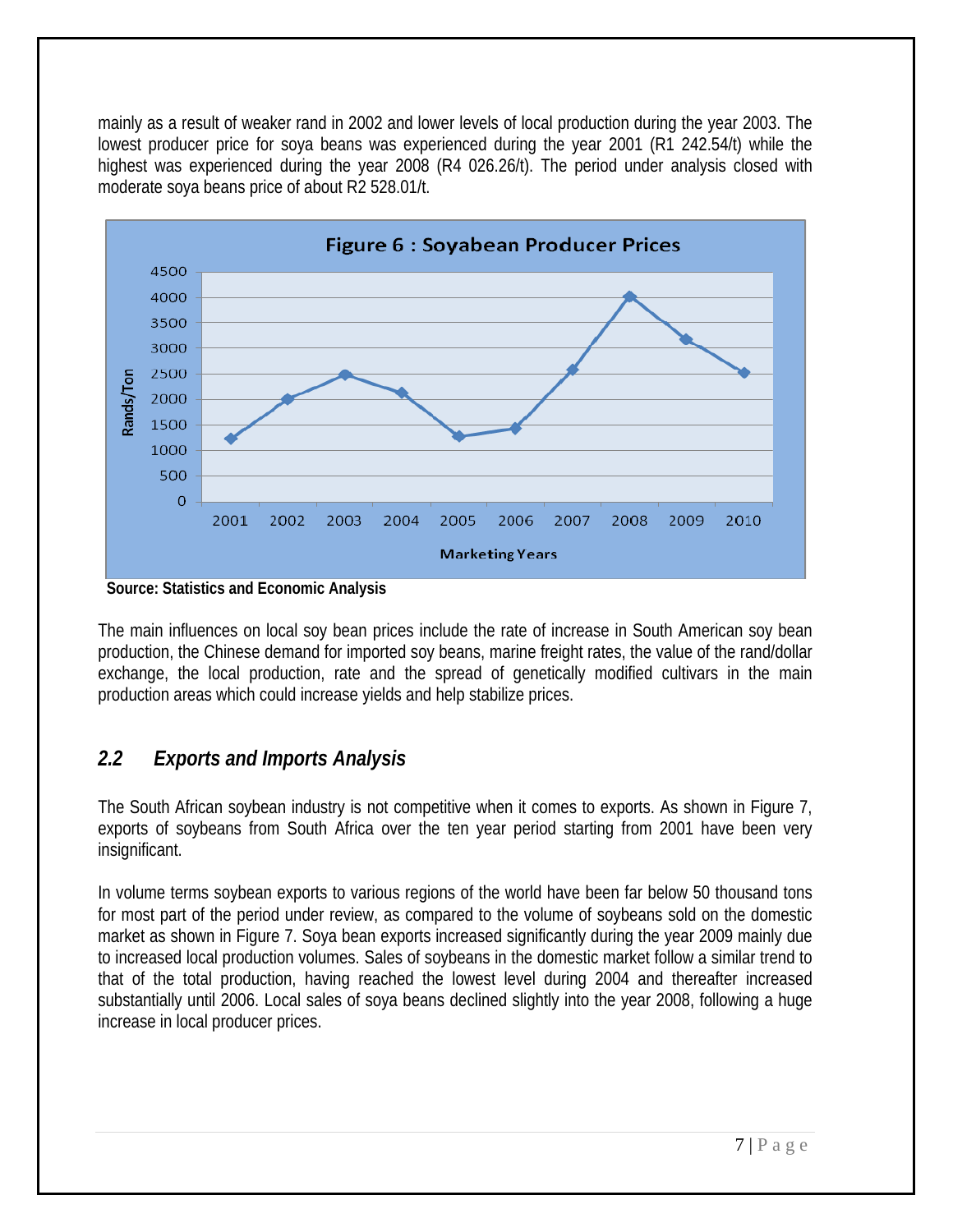

 **Source: Statistics and Economic Analysis** 

Table 3 provides estimates of the most recent soybean import and export volumes and values in South Africa up to 2010.

|      | <b>Total Soybean Import Market</b> |                      | <b>Total Soybean Export Market</b> |                      |                      |
|------|------------------------------------|----------------------|------------------------------------|----------------------|----------------------|
| Year | <b>Tons</b>                        | <b>Value (R'000)</b> | <b>Tons</b>                        | <b>Value (R'000)</b> | <b>Trade Balance</b> |
|      |                                    |                      |                                    |                      |                      |
| 2001 | 623 707                            | 986 009              | 1 400                              | 81888                | $-904$ 121           |
| 2002 | 564 554                            | 1 219 063            | 1 200                              | 64 424               | $-1154639$           |
| 2003 | 480 417                            | 857 160              | 5 100                              | 67 565               | -789 595             |
| 2004 | 688 341                            | 1 282 445            | 2 2 0 0                            | 70 712               | $-1$ 211 733         |
| 2005 | 621 406                            | 992 174              | 8 4 0 0                            | 76 747               | $-915427$            |
| 2006 | 10 4 33                            | 16 608               | 1 200                              | 2029                 | $-14579$             |
| 2007 | 143 873                            | 228 701              | 1 200                              | 2031                 | $-22660$             |
| 2008 | 17 986                             | 38 103               | 5813                               | 29 9 97              | $-8106$              |
| 2009 | 1 4 9 5                            | 4 3 2 8              | 161 620                            | 570 246              | 565 918              |
| 2010 | 2 3 5 5                            | 7 26 6               | 122 794                            | 384 564              | 377 298              |

#### **Table 3: Soybean Imports and Exports**

**Source: Quantec Easy Data & Statistics and Economic Analysis** 

As indicated in the above table, the South African soybean industry has a negative trade balance which implies that we import to supplement domestic production. South African soybean exports are therefore not competitive in world terms. However, the opposite was experienced in 2009 and 2010 when soya bean exports rose above imports mainly as a result of improved local soya bean production.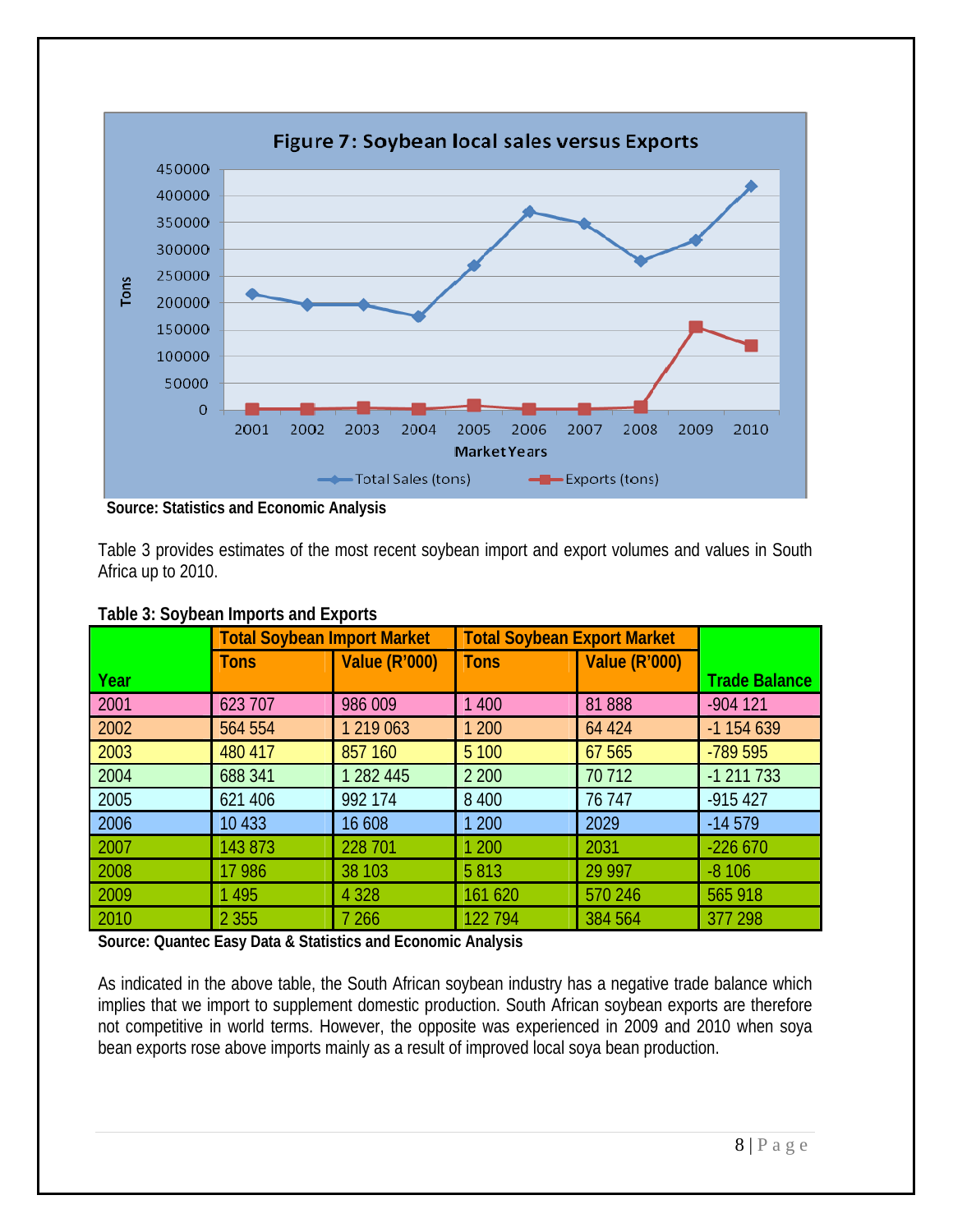The most quantities of soybean exports as depicted in Figure 8 originate mainly from three provinces namely, Gauteng, Western Cape, Kwazulu-Natal, and intermittently from North West and Mpumalanga provinces. The Gauteng province commanded the greatest share of soybean exports between the years 2001 and 2010 followed by KwaZulu-Natal and the Western Cape provinces. It thus appears that most of the soybean is exported from the Gauteng in spite of the fact that Mpumalanga is the top producer of soybeans in the country. This is attributable to the presence of exporters, processors and favorable agrologistics in the Gauteng province.



**Source: Quantec Easy Data** 

Figure 9 below indicates that in the Gauteng Province soya bean exports are mainly coming from the City of Johannesburg and Ekurhuleni metropolitan municipalities. The soya beans exports from Cities of Johannesburg and Tshwane increased dramatically during the year 2009 as a result of improved local production volumes. The City of Johannesburg has an upper hand in terms of soya bean exportation mainly as a result of availability of infrastructure and logistics suitable for exportation of various products. Furthermore, irregular export values for soybeans have also been recorded for the West rand District Municipality and the City of Tshwane Metropolitan District in recent years.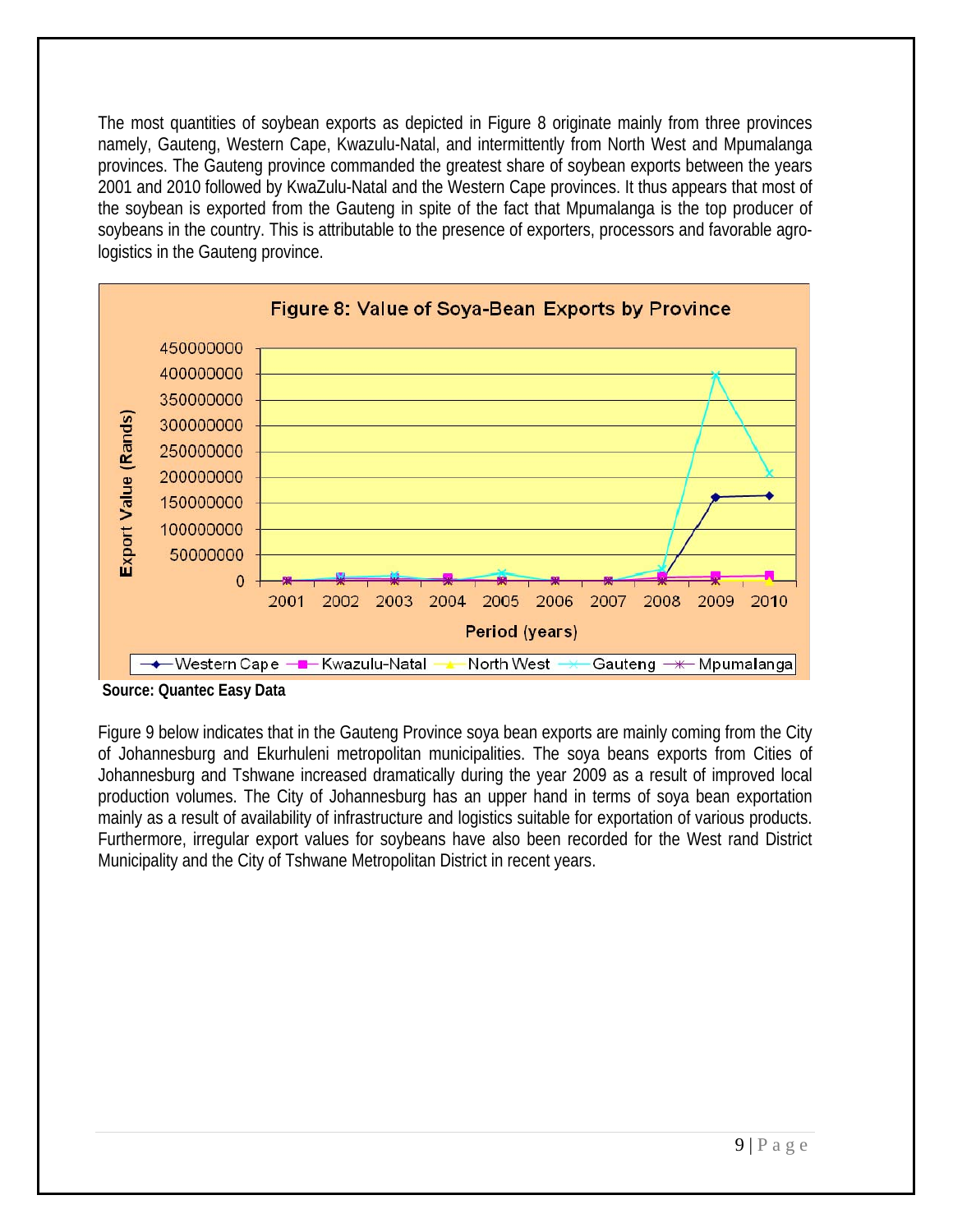

In the Western Cape Province, City of Cape Town Metropolitan Municipality has, for several years, been the major exporter of soya beans owing to the role played by the Cape Town harbor in the trading of grain. However, exports of soya beans from Cape Winelands District increased significantly between 2009 and 2010 and surpassed those originating from City of Cape Town. During the year 2010, Cape Winelands District exported soya beans to the tune of about R16 million.



**Source: Quantec Easy Data**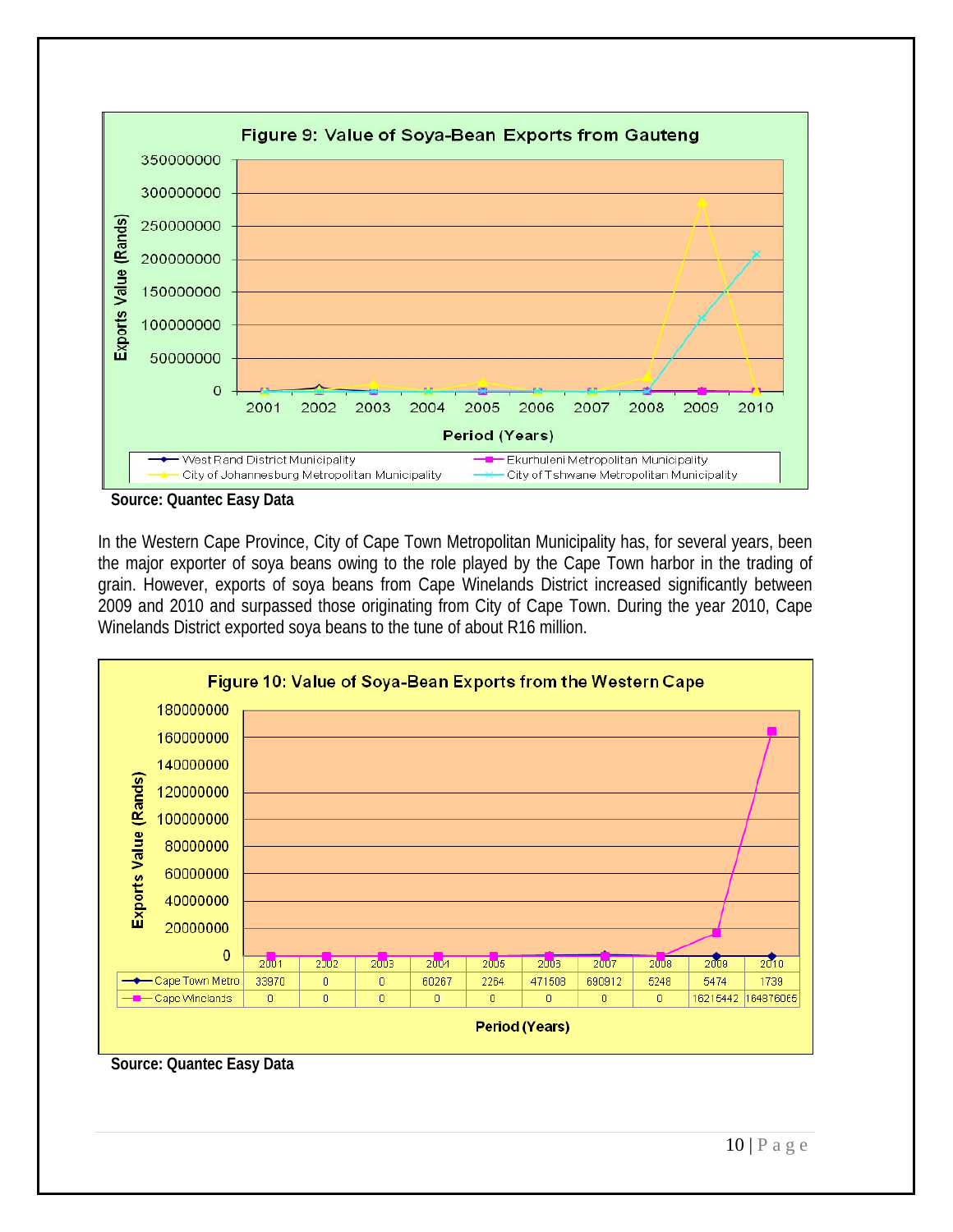

**Source: Quantec Easy Data** 

Figure 11 indicates that from KwaZulu-Natal Province, Soybeans are exported mainly through the UMzinyathi District and the EThekwini Metropolitan Municipality. This province's export capacity is enhanced by the presence of the Durban harbor through which Soybean can be traded. The value of soybean exports from the UMzinyathi district began in 2001 and reached a peak in 2002 and then declined substantially until 2007. Menial exports of soybeans also occurred intermittedly through the eThekwini Metropolitan Municipality during the period under review, with the most being exported from eThekwini in 2009 and 2010.

The quantity of soybeans produced in South Africa is basically less than the demand and our country is a net importer as far as soybeans are concerned. This also becomes evident when one looks at the previous figures (Figures 8 to 10) since they indicate that only few provinces in South Africa are the exporters of soybeans, and that only few districts within the exporting Provinces participate in the export market and furthermore, only fractional amounts are exported from each district. The following figure (Figure 12) shows the value of soya bean exports from South Africa to various regions.

As mentioned earlier that South Africa is a net importer of soybeans; this product was imported from the SADC region, the Americas, Asia, Europe and some countries in Oceania as depicted in Figure 12. The trend in Figure 12 indicates that the volume of soybean imports from the Americas has been greater than those from the rest of the other continents and this became even more profound during the year 2007. This is mainly due to the fact that the biggest producers of soybeans such as USA, Argentina and Brazil are located in the Americas. Very menial volumes of soybean imports have been recorded from Asian and European countries during the period under review.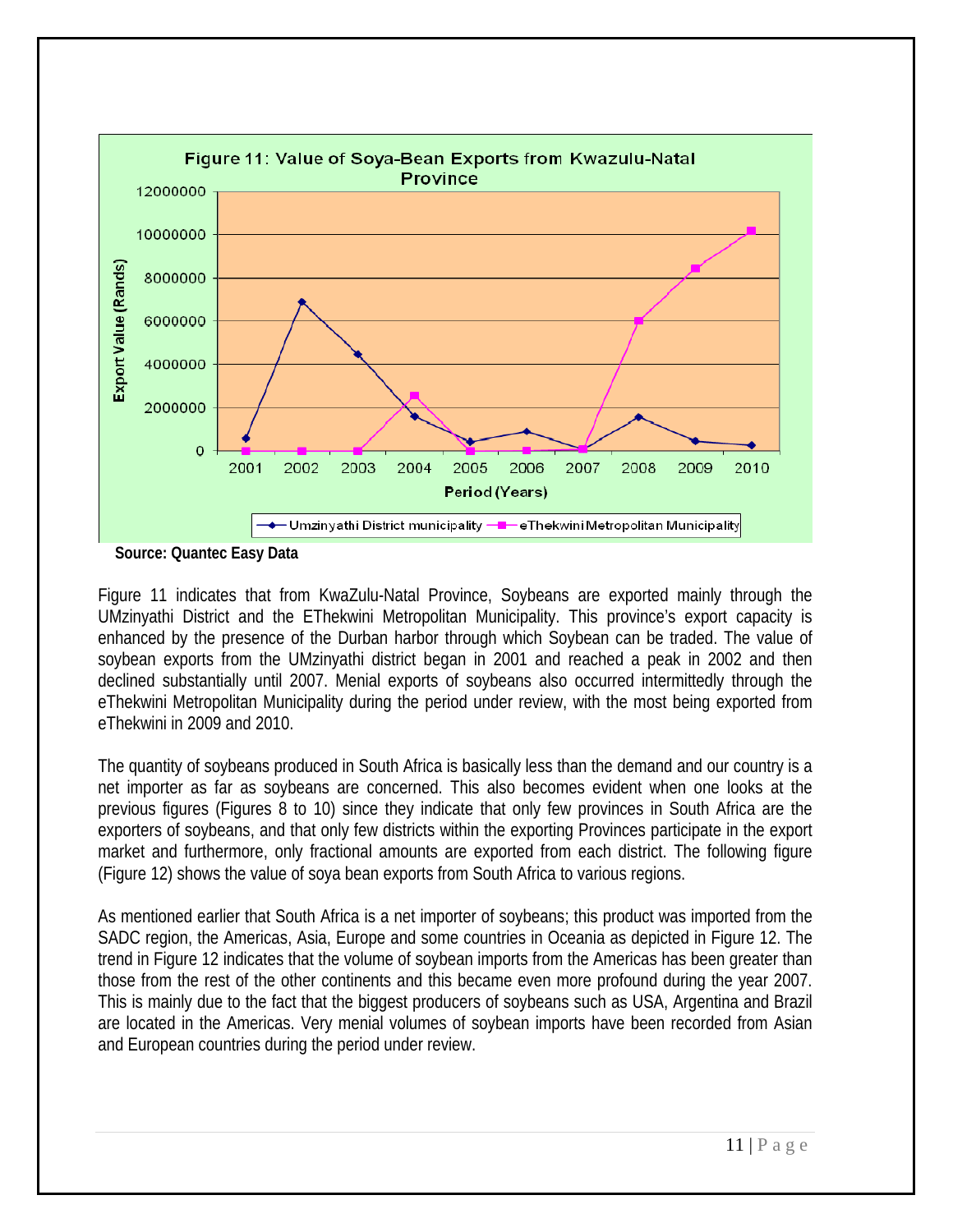

**Source: Quantec Easy Data** 

Volumes of soya beans imports from SADC are displayed in Figure 13 below. On average, South Africa imports about 3500 tons of soya beans from the SADC region per annum. Figure 13 indicates that the volume of soybean imports from the SADC region into South Africa fluctuated at lower levels between the years 2001 and 2006.

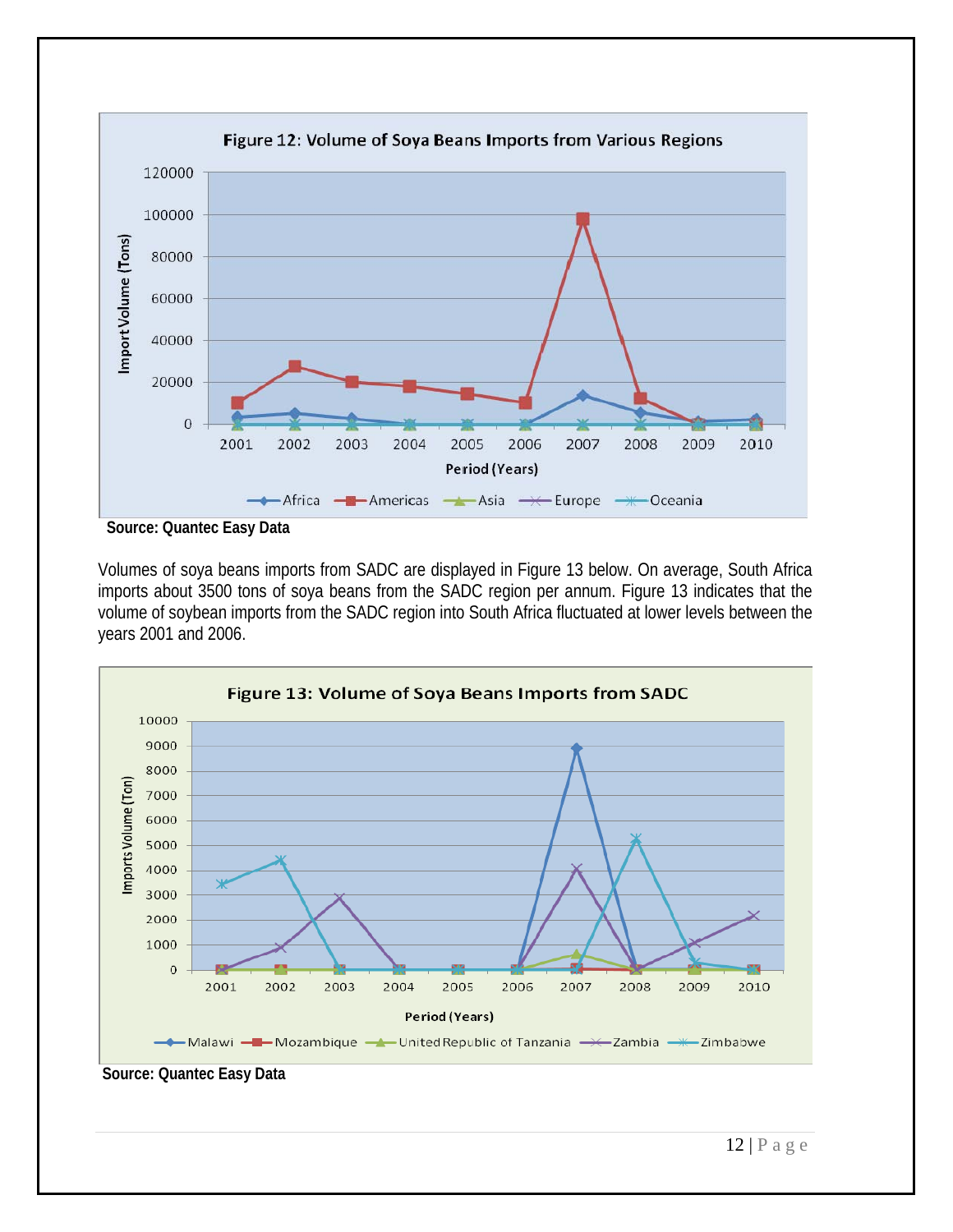<span id="page-13-0"></span>Zimbabwe is South Africa's largest supplier of soya beans in the SADC region followed by Zambia, Malawi and United Republic of Tanzania. Of importance to note, is the disappearance of imports from Zimbabwe between 2003 and 2007 owing to the political and economic meltdown in the country. Soya bean imports from Zimbabwe have increased slightly in the year 2008 and dropped during the year 2009. The period under review closed with higher import volumes Zambia during the year 2010.



**Source: Quantec Easy Data** 

Figure 14 further illustrates the fact that, while soybean imports into South Africa from the SADC region experienced a substantial decline from the year 2002, Argentina in South America became a formidable force by increasing its share of soybean exports into South Africa. South Africa imports greater volumes of soybeans from Argentina in South America than from any other region. This is attributable to favorable logistics and location between SA and Argentina, in spite of the fact that Argentina is a major producer and exporter of most grain crops. Similar to the trend in Figure 12, the volume of soybean imports originating from Argentina experienced a substantial increase during 2007. This substantial increase in soybean imports from South America do not come as a surprise since during 2007 the demand for soybeans domestically far outweighed the domestic supply. The soybean imports from Argentina declined significantly between 2008 and 2009 mainly as a result of increased production volumes. The period under analysis closed with lower volumes of soya bean imports from South America.

## *2.3 Share Analysis*

Table 5 below indicates that, over the ten year period under review the Gauteng province commanded the greatest share of South Africa's total soybean exports to the world with irregular soybean exports recorded from the Western Cape, Mpumalanga and North West provinces. Minor exports were recorded from the North West province during the year 2001 and from the Mpumalanga Province during 2002.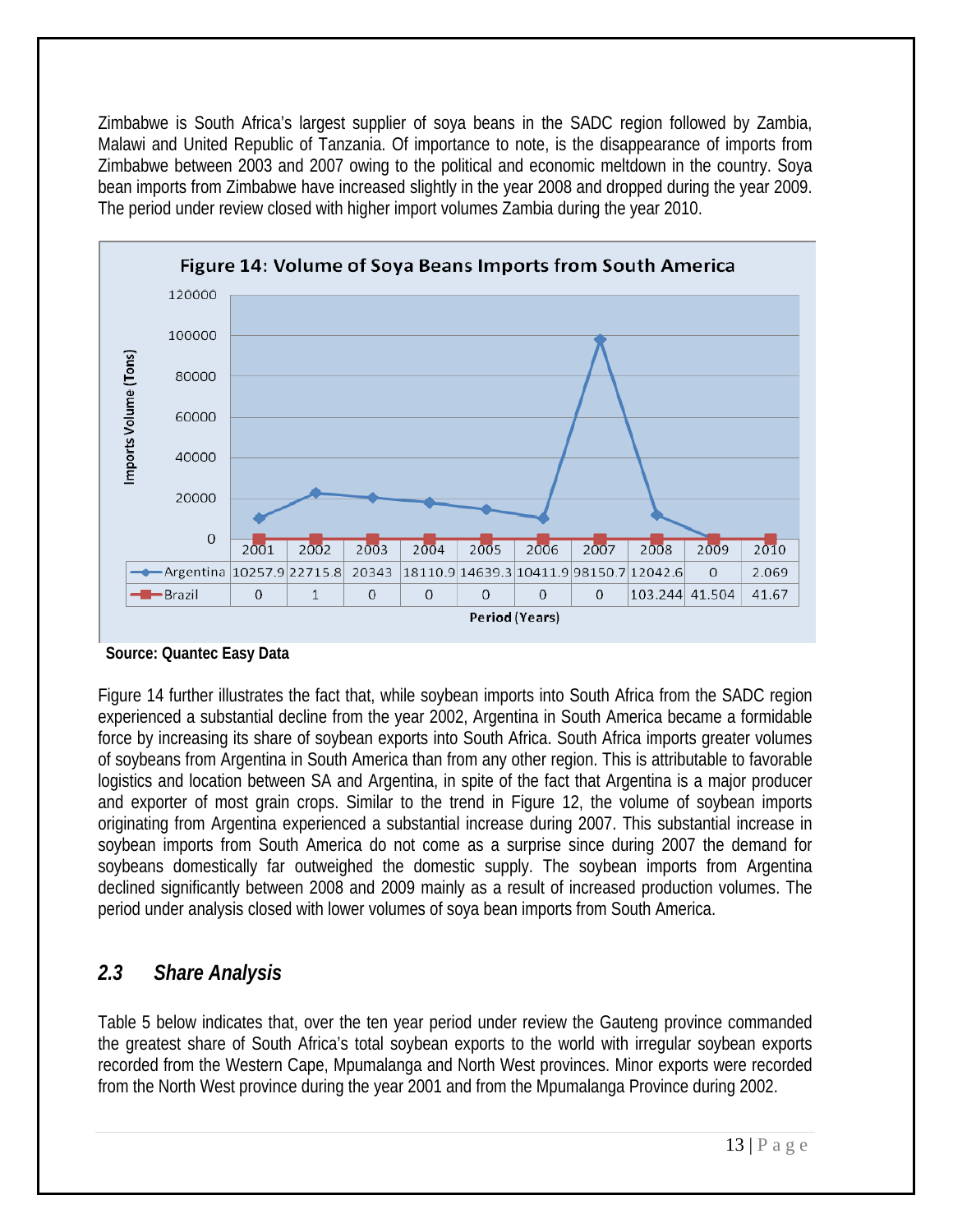| Year<br><b>District</b> | 2001  | 2002  | 2003  | 2004     | 2005  | 2006  | 2007  | 2008  | 2009  | 2010  |
|-------------------------|-------|-------|-------|----------|-------|-------|-------|-------|-------|-------|
| <b>Western Cape</b>     | 3.15  | 0.00  | 0.00  | 1.27     | 0.01  | 23.24 | 56.13 | 0.02  | 28.48 | 42.96 |
| Kwazulu-Natal           | 55.18 | 45.80 | 28.97 | 87.57    | 2.75  | 45.69 | 12.54 | 25.23 | .56   | 2.72  |
| North West              | 0.34  | 0.00  | 0.00  | 0.00     | 0.00  | 0.00  | 0.00  | 0.00  | 0.00  | 0.00  |
| Gauteng                 | 41.33 | 54.16 | 28.97 | 11.16    | 97.24 | 31.07 | 31.33 | 74.75 | 69.95 | 54.31 |
| Mpumalanga              | 0.00  | 0.04  | 0.00  | $0.00\,$ | 0.00  | 0.00  | 0.00  | 0.00  | 0.00  | 0.00  |

#### **Table 4: Share of provincial soybean exports to the total RSA soybean exports (%)**

**Source: Calculated from Quantec data** 

During 2010 Gauteng Province accounted for about 54.31% of South Africa's total soya bean exports followed by Western Cape with a contribution of about 42.96%. Kwazulu-Natal province contributed only 2.72% towards South Africa's total soya bean exports during the year 2010.

| Table 5: Share of district soybean exports to the total Western Cape soybean exports (%) |  |  |  |  |  |
|------------------------------------------------------------------------------------------|--|--|--|--|--|
|------------------------------------------------------------------------------------------|--|--|--|--|--|

|                                    |    |      |      |      |      |      |      |      |      |       | - -   |  |
|------------------------------------|----|------|------|------|------|------|------|------|------|-------|-------|--|
| Year<br><b>District</b>            |    | 2001 | 2002 | 2003 | 2004 | 2005 | 2006 | 2007 | 2008 | 2009  | 2010  |  |
| <b>City</b><br>Cape<br><b>Town</b> | Οf | 100  | 0.00 | 0.00 | 100  | 100  | 100  | 100  | 100  | 0.03  | 0.001 |  |
| Cape<br><b>Winelands</b>           |    | 0.00 | 0.00 | 0.00 | 0.00 | 0.00 | 0.00 | 0.00 | 0.00 | 99.97 | 99.99 |  |

**Source: Calculated from Quantec data** 

Soybean exports from the Western Cape Province were mainly through the City of Cape Town district due to the use of the Cape Town harbor as a bypass. Since from the year 2001 to 2008, the City of Cape Town has been doing well in terms of soybean exports, having been the only exporter of soya beans in the province between 2001 and 2008. During the year 2009, the exports of soya beans started to emerge from the Cape Winelands District. During the same year, the latter contributed 99.97% and increased this to 99.99% the following year (2010).

| Table 6: Share of district soybean exports to the total Kwazulu-Natal soybean exports (%) |  |
|-------------------------------------------------------------------------------------------|--|
|                                                                                           |  |

| Year<br><b>District</b> | 2001 | 2002  | 2003 | 2004  | 2005  | 2006  | 2007  | 2008  | 2009  | 2010  |
|-------------------------|------|-------|------|-------|-------|-------|-------|-------|-------|-------|
| <b>UMzinyathi</b>       | 100  | 99.99 | 100  | 38.28 | 99.99 | 96.51 | 55.91 | 20.57 | 5.27  | 2.68  |
| EThekwini               | 0.00 | 0.01  | 0.00 | 61.72 | 0.00  | 3.48  | 44.08 | 79.43 | 94.73 | 97.32 |

**Source: Calculated from Quantec data** 

The Kwazulu-Natal province has had exports originating from two districts, namely the UMzinyathi and EThekwini districts primarily due to the use of the Durban harbor as a viaduct of produce that are transported from the Randfontein grain market for export purposes. The level of exports from Kwazulu-Natal province in 2004, 2008, 2009 and 2010 has been higher in EThekwini District, which commanded the greatest share of soybean exports than UMzinyathi District. The UMzinyathi District commanded a greater share of soybean exports for the most part of the period under analysis.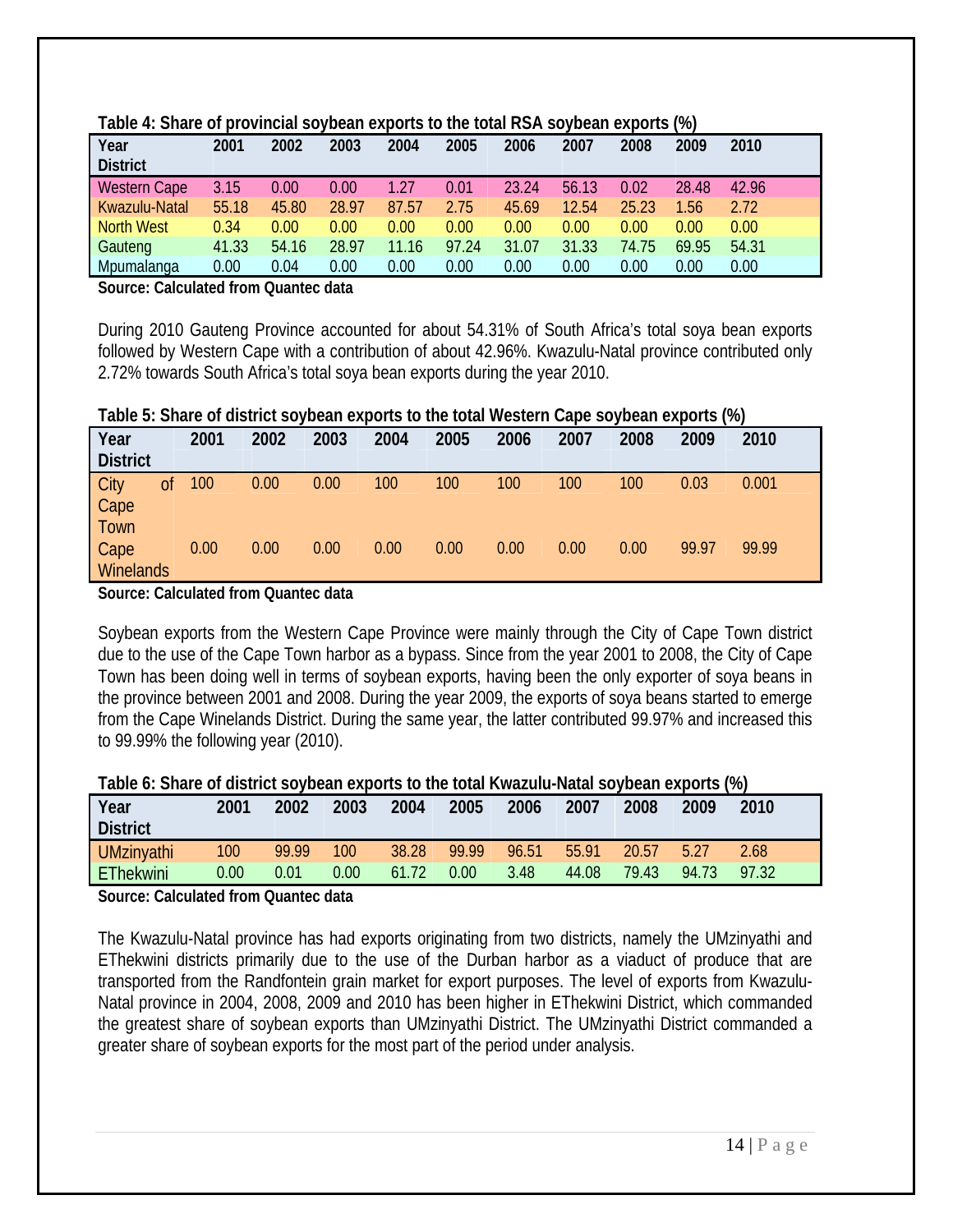| Year             |                | 2001  | 2002  | 2003  | 2004  | 2005  | $\cdot$<br>2006 | 2007  | 2008     | $\ddot{\phantom{1}}$<br>2009 | 2010  |
|------------------|----------------|-------|-------|-------|-------|-------|-----------------|-------|----------|------------------------------|-------|
| <b>District</b>  |                |       |       |       |       |       |                 |       |          |                              |       |
| <b>West Rand</b> |                | 0.00  | 71.29 | 2.13  | 3.12  | 0.59  | 0.00            | 34.87 | 3.86     | 0.11                         | 0.14  |
| City             | 0 <sup>f</sup> | 39.91 | 1.46  | 0.74  | 20.69 | 1.22  | 0.00            | 0.02  | $\theta$ | 0.00                         | 0.02  |
| Tshwane          |                |       |       |       |       |       |                 |       |          |                              |       |
| Ekurhuleni       |                | 60.08 | 27.25 | 97.13 | 76.13 | 93.62 | 34.99           | 41.76 | $\Omega$ | 72.13                        | 0.004 |
| City             | οf             | 0.00  | 0.00  | 0.00  | 0.05  | 4.56  | 65.00           | 23.34 | 96.14    | 27.75                        | 99.84 |
| Johannesburg     |                |       |       |       |       |       |                 |       |          |                              |       |

#### <span id="page-15-0"></span>**Table 7: Share of district soybean exports to the total Gauteng soybean exports (%)**

**Source: Calculated from Quantec data** 

In Gauteng province, over the ten year period under review Ekurhuleni Metropolitan Municipality has been commanding the greatest share of soybean exports, followed by the City of Tshwane, then the City of Johannesburg due to the role played by the Randfontein grain market in transporting grains to the Durban harbor in particular; in spite of the fact that the province is not a producer of soybeans. City of Johannesburg played a huge role in exportation of soya beans in 2008 and 2010, having accounted for 96.14% and 99.84% of the total provincial exports respectively.

### *2.4 Processing, value addition and utilization*

During the processing of soybeans, when the seed is pressed crude oil is released from the seed while the other product that is derived from the process is soybean oilcake. The crude oil is then refined to produce soybean oil as shown in Figure15 below.





**Source: Grain SA** 

Soybean seeds can be eaten as a vegetable and the dried seeds can be eaten whole, split or spouted. When processed they give soy milk which is a valuable protein supplement in infant feeding which also provides curds and cheese. Soy sauce can be made from mature fermented beans while roasted seeds can be used as a coffee substitute. Soy flour can be prepared from beans while producing full fat flour with about 20% oil. The flour is used in bakeries and other food products and as additives and extenders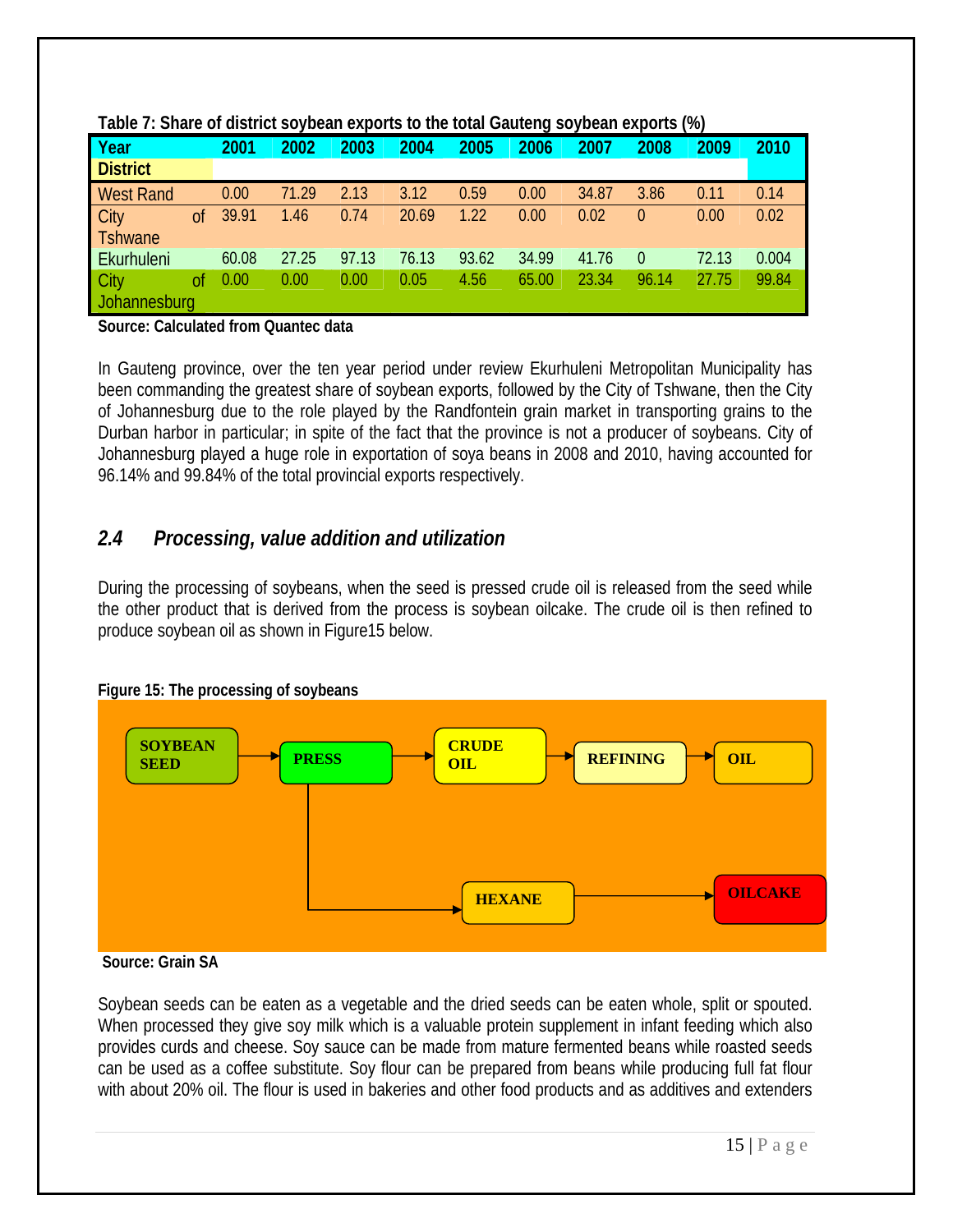to cereal flour and meat products and in health foods. Other industrial uses of the oil are that it is used in manufacturing of paints, linoleum, oilcloth, printing inks, soap, insecticides and disinfectants. The lecithin phospholipids that are obtained as a by-product of the oil industry are used as wetting and stabilizing agents in food, cosmetics, pharmaceuticals, leather, paint, plastic, soaps and detergent industries. Soybean meal and soybean protein are used in the manufacture of synthetic fibre, adhesives, textile sizing, waterproofing and firefighting foam. The straw can be used to make paper that is stiffer than that made from wheat straw.

Soybean meal is a very rich protein feedstuff for livestock for which there is an increasing demand while the vegetative portions of the plant can be used as silage, hay, pasture or may be ploughed in as green manure. The various uses of soybeans are illustrated in Figure 16.





**Source: Adapted from Grain SA**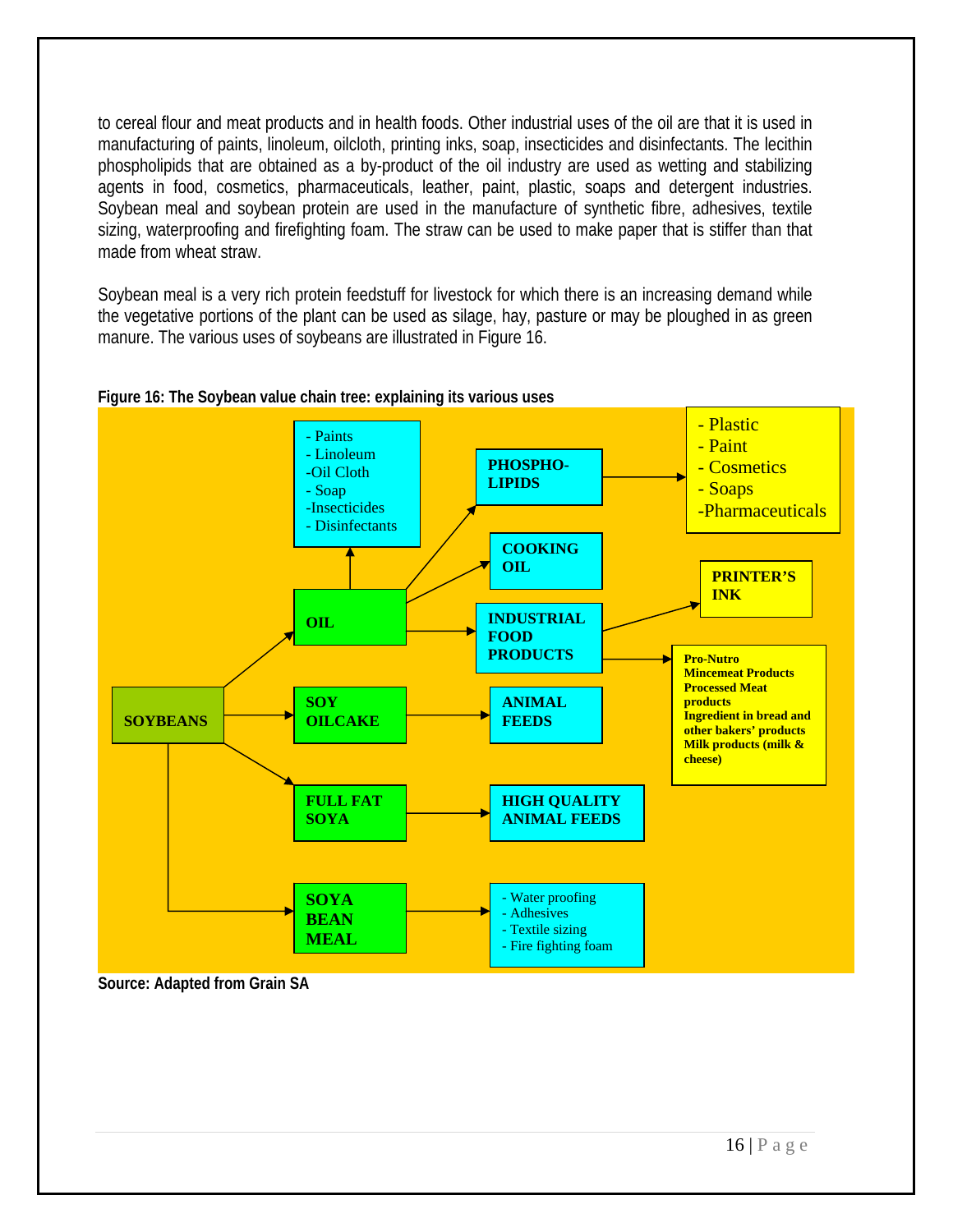# <span id="page-17-0"></span>**3 MARKET INTELLIGENCE**

## *3.1 Tariffs*

South Africa applies the following import duties on imports of Soybeans from various regions:

| Table 8                                       |                                              |
|-----------------------------------------------|----------------------------------------------|
| <b>Trade Regime</b>                           | Aggregated Ad Valorem Applied Tariffs (2011) |
| General                                       | 8%                                           |
| <b>European Union (EU)</b>                    | tree                                         |
| <b>European Free Trade Association (EFTA)</b> | 8%                                           |
| SADC                                          | free                                         |

**Source: ITC Market Access Map** 

From Table 8 it is clear that the normal tariff rate applied by South Africa to soybeans imports from other countries is 8.00% unless in scenarios where there is a special trade deal between South Africa and those countries. South Africa has a preferential tariff 0.00% for soya beans imports originating from EU and SADC. Imports of soya beans from outside the two regions (EU and SADC) into South Africa are exposed to an import duty of 8%.

## *3.2 Known Non-Tariff Barriers*

The increase in trade in oilseeds over the last decade has also seen a rapid increase in issues surrounding sanitary and phyto-sanitary requirements pertaining to oilseeds and related products. It has been argued that SPS requirements have been wrongfully used to restrict the importation of oilseeds and products in some countries in an attempt to protect domestic producers, especially against the backdrop of World Trade Organization commitments and obligations to reduce tariff barriers and increasing trade liberalization. SPS regulations and requirements are implemented primarily on the basis of human, animal and crop health, protection and safety. Since oilseeds are primarily destined fro animal feed and/or human consumption, SPS measures have a direct bearing on oilseeds and their products. SPS measures go as far as including issues pertaining to labeling requirements of products, the use of genetically modified organisms, and the physical handling and/or transportation of goods. Such requirements are enforced or determined by governments through statutory legislation or voluntary codes of practice implemented by the private sector, or by international bodies such as the FAO/WHO *Codex Alimentarius* Commission which has international standards and guidelines that apply to a wide range of products. Below are some of the general applications of SPS regulations applied to oilseeds which have a bearing on soybeans in international markets.

### **3.2.1 Oilseed Material**

Oilseeds are subject to official phyto-sanitary certification to guarantee the absence of harmful organisms. There may also be regulations on the maximum permissible pesticide residue levels of plant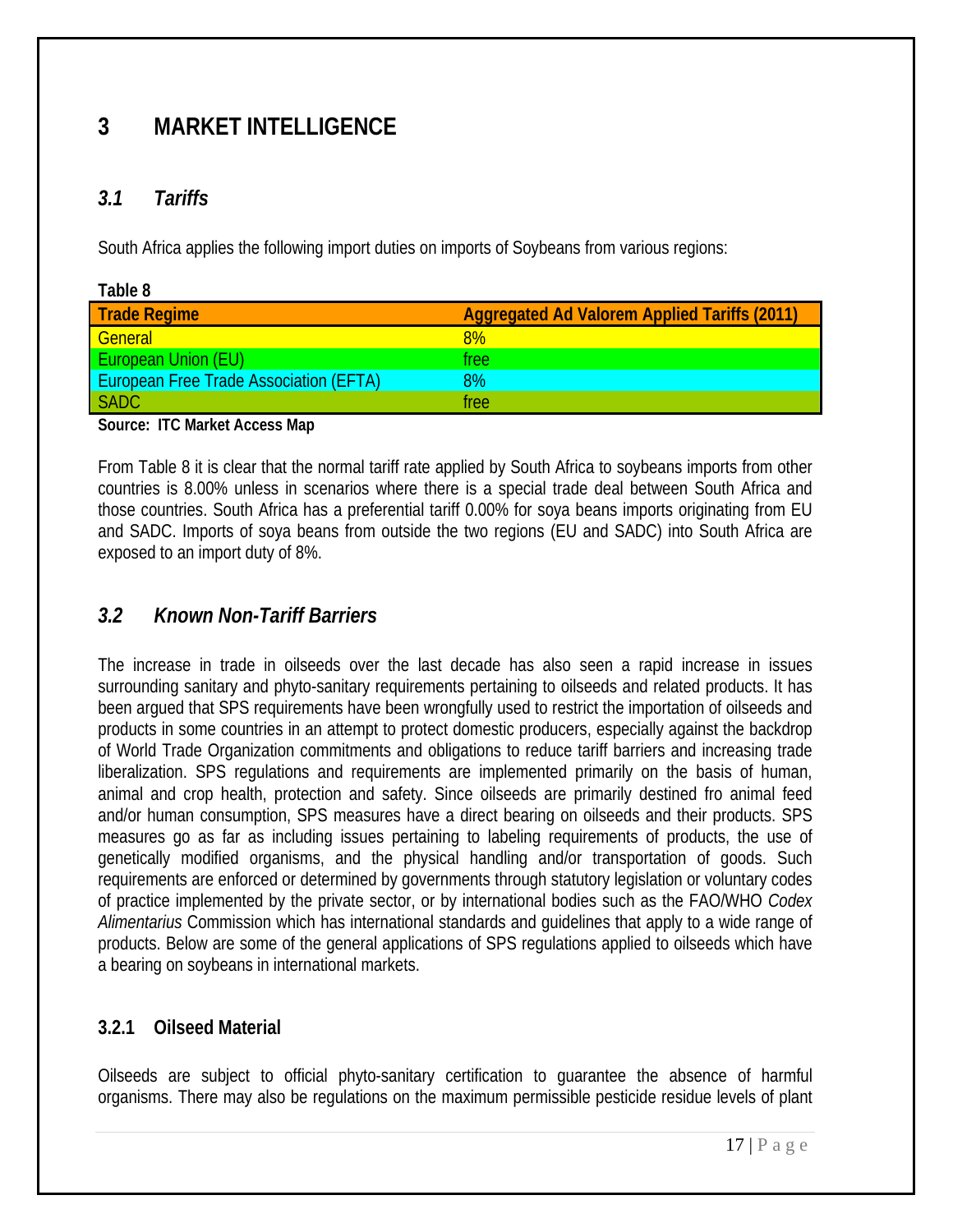<span id="page-18-0"></span>origin destined for the manufacture of food and feedstuffs. China permits up to one fungicide tainted seed per kilogram of soybeans. The quality control has to take place at the port of entry.

### **3.2.2 Shipping contracts and Transport issues**

A very large portion of international trade in oilseeds, oils and oil meals is based on widely recognized shipping contracts issued by two international associations. Used on a voluntary basis, these contracts have evolved over many years to suit the needs of the oilseed trade. Included in these contracts are requirements to ensure that goods traded are in good condition and of fair quality. They help trading partners comply with national or international SPS legislation and standards.

## *3.3 Performance of the South African Soya Bean industry.*

| <b>Exporters</b> | Imported<br>in<br>value<br>2010<br>(thousand<br><b>US\$)</b> | Share in<br>South<br>Africa's<br><i>imports</i><br>$(\%)$ | <b>Imported</b><br>quantity<br>2010<br>in<br>(tons) | Unit<br>value<br>(US\$/unit) | <b>Imported</b><br>growth in<br>value<br>between<br>2006<br>and<br>(%<br>2010<br>p.a.) | <b>Imported</b><br>growth in<br>quantity<br>between<br>2006<br>and<br>$\frac{6}{6}$<br>2010<br>p.a.) | <b>Imported</b><br>growth in<br>value<br>between<br>2009<br>and<br>2010<br>(%<br>p.a. |
|------------------|--------------------------------------------------------------|-----------------------------------------------------------|-----------------------------------------------------|------------------------------|----------------------------------------------------------------------------------------|------------------------------------------------------------------------------------------------------|---------------------------------------------------------------------------------------|
| <b>World</b>     | 994                                                          | 100                                                       | 2 3 3 5                                             | 422                          | $-45$                                                                                  | $-52$                                                                                                | 95                                                                                    |
| Zambia           | 899                                                          | 90.04                                                     | 2 1 9 5                                             | 410                          |                                                                                        |                                                                                                      | 119                                                                                   |
| <b>RSA</b>       | 28                                                           | 2.8                                                       | 67                                                  | 418                          |                                                                                        |                                                                                                      |                                                                                       |
| <b>Brazil</b>    | 23                                                           | 2.3                                                       | 41                                                  | 561                          |                                                                                        |                                                                                                      | $-41$                                                                                 |
| <b>USA</b>       | 18                                                           | 1.8                                                       | 14                                                  | 1 2 8 6                      |                                                                                        |                                                                                                      |                                                                                       |
| India            | 14                                                           | 1.4                                                       | 23                                                  | 609                          | 36                                                                                     | 66                                                                                                   |                                                                                       |
| Nigeria          | $\overline{4}$                                               | 0.4                                                       | 8                                                   | 500                          |                                                                                        |                                                                                                      |                                                                                       |
| China            | $\overline{2}$                                               | 0.2                                                       | $\overline{2}$                                      | 1 0 0 0                      |                                                                                        | $-1$                                                                                                 | $\overline{0}$                                                                        |
| Hong Kong        | $\overline{2}$                                               | 0.2                                                       | 1                                                   | 2 0 0 0                      | 15                                                                                     | $-19$                                                                                                | $\overline{0}$                                                                        |

#### **Table 9: List of suppliers for Soybean imported by South Africa in 2010**

**Source: ITC Trade Map** 

Table 9 above indicates that most of the South Africa's Soybean imports originate mainly from Zambia, Brazil, USA and India. It is also clear from the above table that more than 90% of South Africa's total soya beans imports originated from Zambia while the combination of countries such as Brazil, USA, India, Nigeria and China accounted for less than 10%. Also noteworthy from the table is the fact that South Africa is also mentioned as one of major exporters of soya beans to itself. This refers to situations where soya bean exports from South Africa were returned to South Africa for a number of reasons. Table 9 also indicates that soya beans imports from the rest of the world into South Africa declined by 45% between the years 2006 and 2010.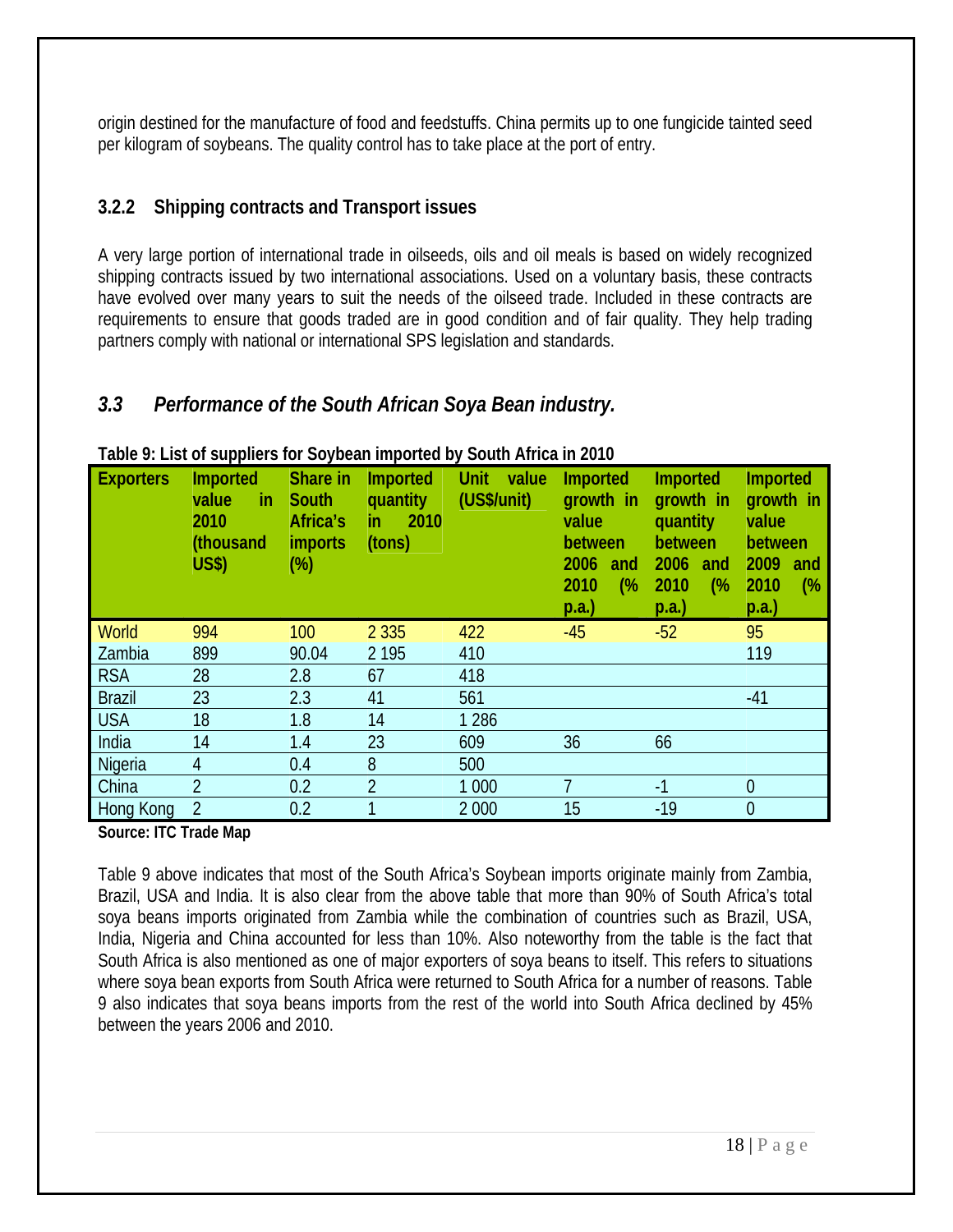

#### **Figure 17: Prospects for diversification of suppliers of Soya beans (120100) imported by South Africa in 2010**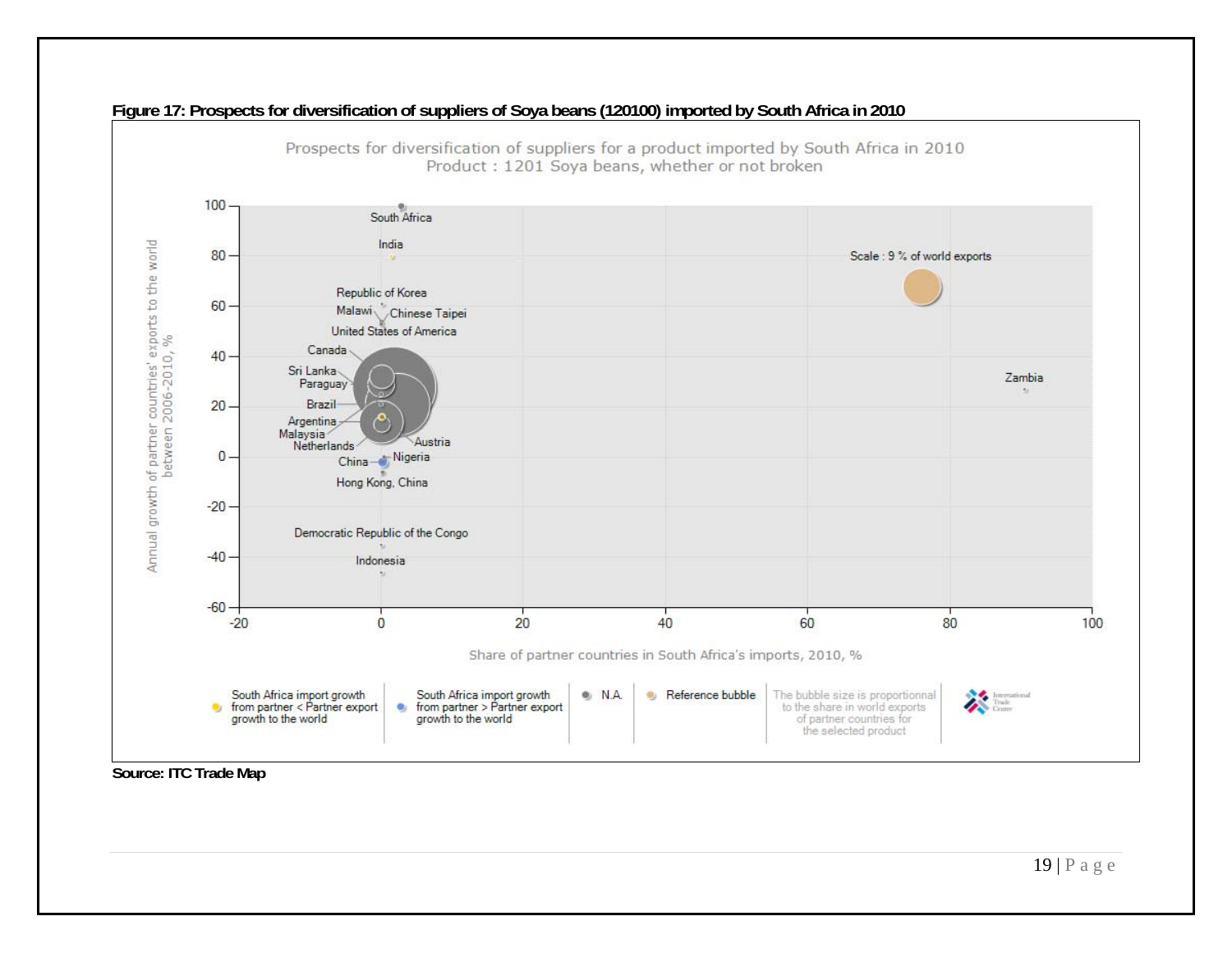Figure 17 confirms the earlier observation that Zambia was the largest exporter of soya beans in 2010. It is also clear from the figure that, if South Africa is to diversify its soybean imports, prospective import markets exist in Canada, Argentina, Paraguay and Netherlands. The abovementioned countries are among the world's largest exporters of soya beans although South Africa did not import any soya beans from them in 2010. Argentina is the third largest exporter of soya beans while Paraguay and Canada are ranked 4<sup>th</sup> and 5<sup>th</sup> respectively.

| <b>Importers</b>      | <b>Exported</b><br>value<br>in<br>2010<br>(thousand<br><b>US\$)</b> | Share in<br><b>South</b><br>Africa's<br>exports<br>$(\%)$ | <b>Exported</b><br>quantity<br>in 2010<br>(tons) | <b>Unit value</b><br>(US\$/unit) | <b>Exported</b><br>growth<br>in value<br>between<br><b>2006 and</b><br>2010<br>(%<br>p.a.) | <b>Exported</b><br>growth<br>in<br>quantity<br>between<br><b>2006 and</b><br>2010<br>$\frac{6}{2}$<br>p.a.) | <b>Exported</b><br>growth<br>in value<br>between<br><b>2009 and</b><br>2010<br>$\frac{6}{2}$<br>p.a.) |
|-----------------------|---------------------------------------------------------------------|-----------------------------------------------------------|--------------------------------------------------|----------------------------------|--------------------------------------------------------------------------------------------|-------------------------------------------------------------------------------------------------------------|-------------------------------------------------------------------------------------------------------|
| World                 | 52 602                                                              | 100                                                       | 122 794                                          | 428                              | 409                                                                                        | 545                                                                                                         | $-23$                                                                                                 |
| Malaysia              | 28 447                                                              | 54.10                                                     | 66 002                                           | 431                              | 445                                                                                        | 640                                                                                                         | 189547                                                                                                |
| <b>Indonesia</b>      | 22 602                                                              | 43                                                        | 53 609                                           | 422                              |                                                                                            |                                                                                                             | 12                                                                                                    |
| China                 | 1 0 6 9                                                             | $\overline{2}$                                            | 2 3 0 0                                          | 465                              |                                                                                            |                                                                                                             | 137                                                                                                   |
| <b>Sri Lanka</b>      | 297                                                                 | 0.6                                                       | 564                                              | 527                              |                                                                                            |                                                                                                             | $-24$                                                                                                 |
| <b>Singapore</b>      | 92                                                                  | 0.2                                                       | 199                                              | 462                              |                                                                                            |                                                                                                             |                                                                                                       |
| Mozambique            | 31                                                                  | 0.1                                                       | 61                                               | 508                              | $-28$                                                                                      | $-25$                                                                                                       | 48                                                                                                    |
| Zambia                | 31                                                                  | 0.1                                                       | 30                                               | 1033                             | 119                                                                                        | 114                                                                                                         | $-71$                                                                                                 |
| <b>Chinese Taipei</b> | 20                                                                  | $\overline{0}$                                            | 22                                               | 909                              | ٠                                                                                          | ٠                                                                                                           | $-49$                                                                                                 |
| <b>DRC</b>            | 6                                                                   | 0                                                         | 4                                                |                                  |                                                                                            |                                                                                                             | 20                                                                                                    |

|  |  |  | Table 10: List of Importers of Soybean Exported by South Africa in 2010 |  |  |  |
|--|--|--|-------------------------------------------------------------------------|--|--|--|
|  |  |  |                                                                         |  |  |  |

**Source: ITC Trade Map** 

Table 10 above shows that, the greatest quantities of soybeans exported by South Africa in various forms are destined to the export markets given as follows: Malaysia, Indonesia, China, Sri Lanka, Singapore, and Zambia. Table 10 shows that between 2006 and 2010, exports of soya beans from South Africa to the rest of the world have increased by 409% in value terms and 545% in volume terms. The country that has imported most soya beans from South Africa in 2010 is Malaysia having absorbed 54.10% of South Africa's total soya beans exports during that year. South Africa exported 66 002 tons of soya bens to Malaysia in 2010 and 53 609 tons to Indonesia during the same year. Exports of soya beans from South Africa to Mozambique have declined by 28% and 25% in value and volume respectively between 2006 and 2010.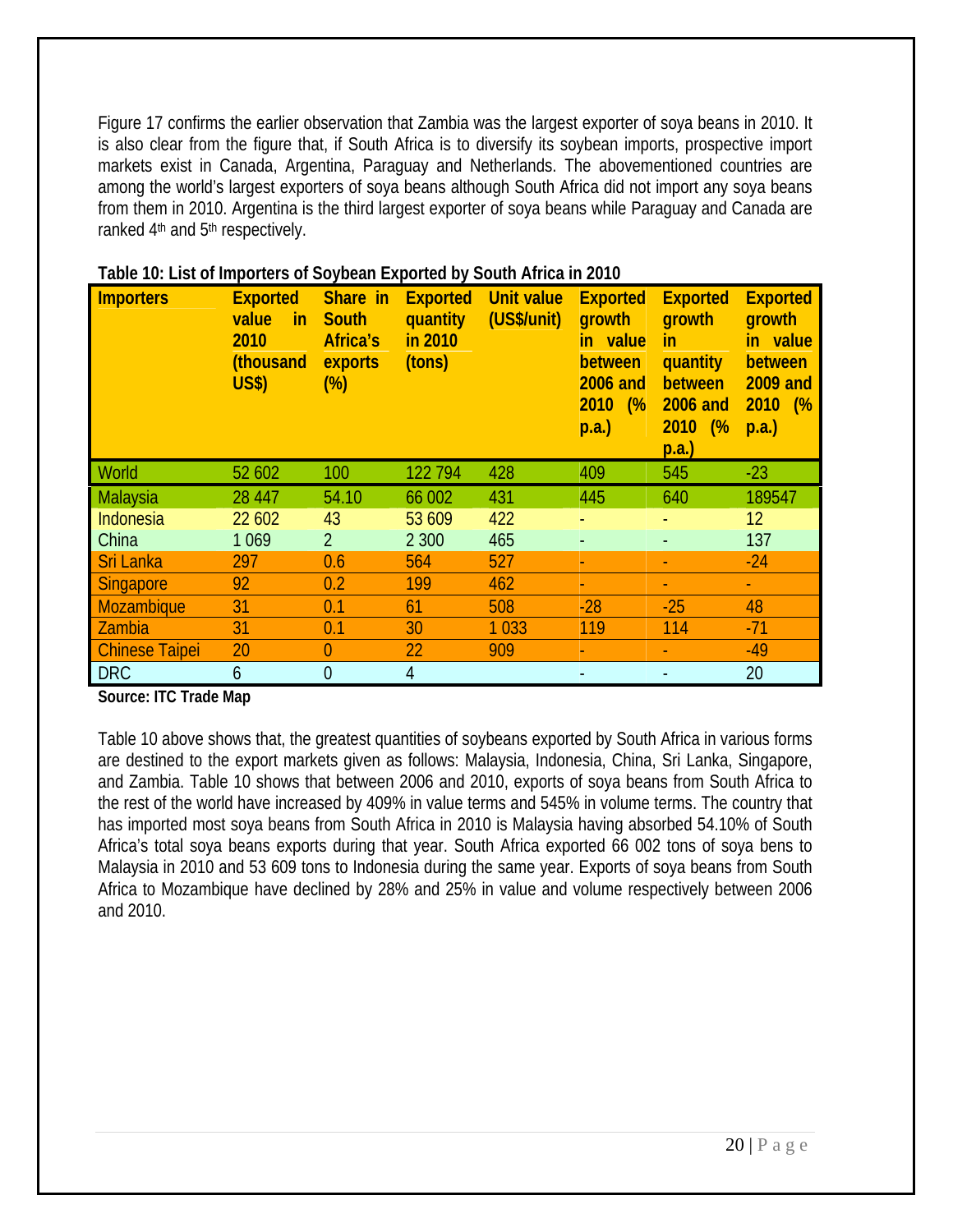

#### **Figure 18: Prospects for market diversification for Soya beans (120100) exported by South Africa in 2010**

**Source: ITC Trade Map***.*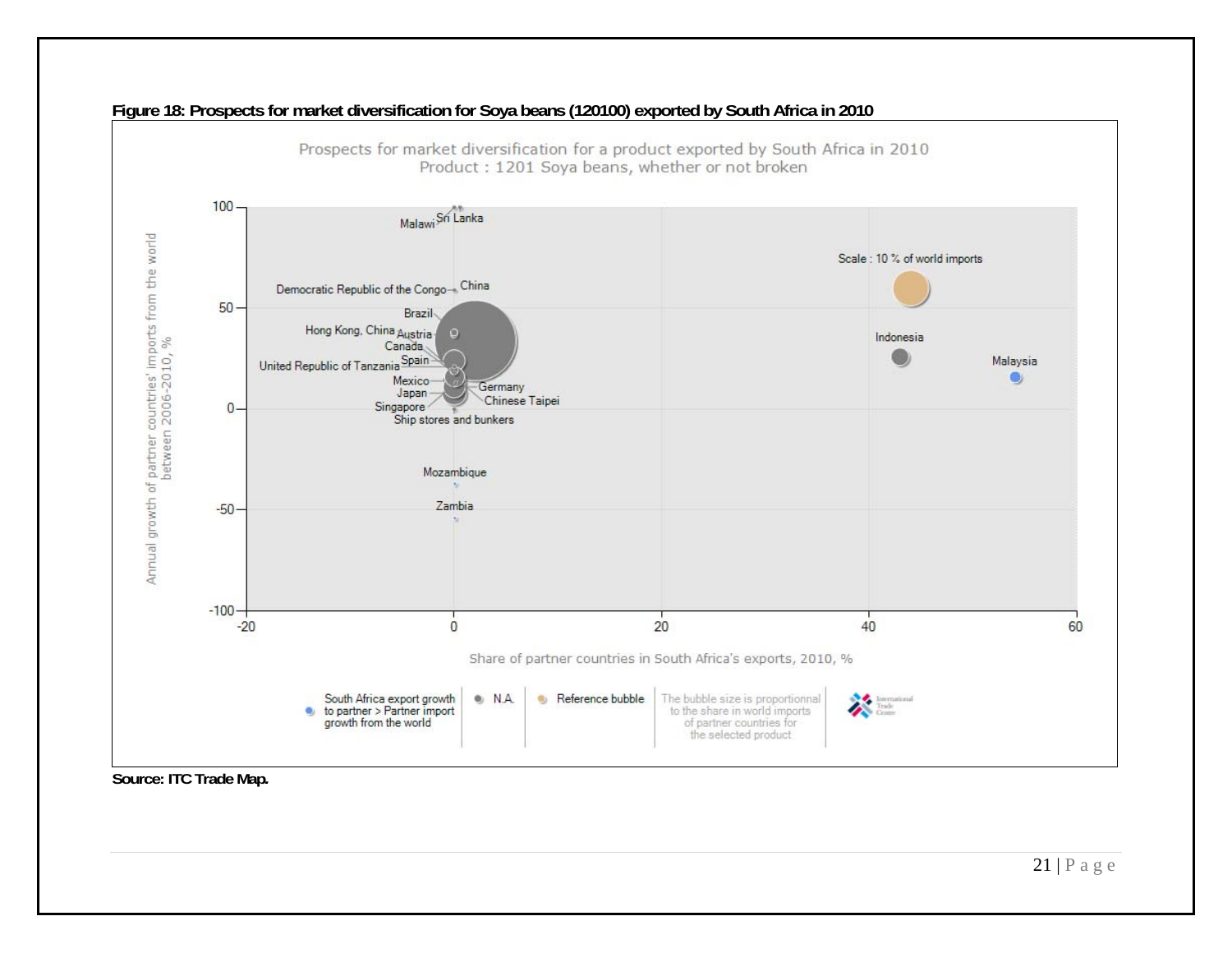<span id="page-22-0"></span>Figure 18 indicates that if South Africa is to diversify its soybean exports, the biggest prospective markets exists in Japan, which is the second largest importer of soya beans in the world, followed by Germany, Mexico and Spain. Figure 18 shows that during 2010, Malaysia commanded a share of about 54% in soya bean imports originating from South Africa, followed by Indonesia and China 43% and 2% respectively. Soya bean exports from the world to Malaysia and Indonesia have increased at a rate of 16% and 26% respectively.

# **4 ORGANIZATIONAL ANALYSIS**

## *4.1 Strengths, Opportunities and Threats*

| <b>Strengths</b>                                                                                                                                                                                                                                                                    |
|-------------------------------------------------------------------------------------------------------------------------------------------------------------------------------------------------------------------------------------------------------------------------------------|
| Due to the health benefits associated with soybeans, there is a growing interest in soybeans and<br>$\bullet$<br>soybean products in South Africa and worldwide.<br>Soybeans are known to be a cheap source of good quality protein which is free from cholesterol.<br>$\bullet$    |
| <b>Opportunities</b>                                                                                                                                                                                                                                                                |
| The crop can be used in the fight against malnutrition in North Africa and sub-Saharan Africa in<br>the future.                                                                                                                                                                     |
| Can be used to meet the increased demand for protein which is predicted to can be 75% by<br>$\bullet$<br>2025.                                                                                                                                                                      |
| Due to the fact that soybeans are legumes, they can be used in crop rotational systems for their<br>$\bullet$<br>ability to fix nitrogen and; because they are more tolerant to acid and drought conditions than<br>maize they can be grown for home consumption or as a cash crop. |
| <b>Threats</b>                                                                                                                                                                                                                                                                      |
| Farmers can lose out on the non-GM niche market if they become too lax in separating GM<br>$\bullet$<br>soybeans from non-GM soybeans.                                                                                                                                              |
| The USA has established an initiative that aims to lobby for the use of more soybeans in food<br>$\bullet$<br>aid.                                                                                                                                                                  |
| The US is also seeking new markets for its surplus soybeans.                                                                                                                                                                                                                        |

### *4.2 Empowerment and Transformation*

The Tshwane Metropolitan Council in collaboration with the Rotary Club of Pretoria, the Rotary Club of Cham in Germany, Tshwane University of Technology, Nutri-soya and the Department of Provincial and Local Government has launched a project that transforms locally grown soybeans into nutritional foodstuffs in Mamelodi.